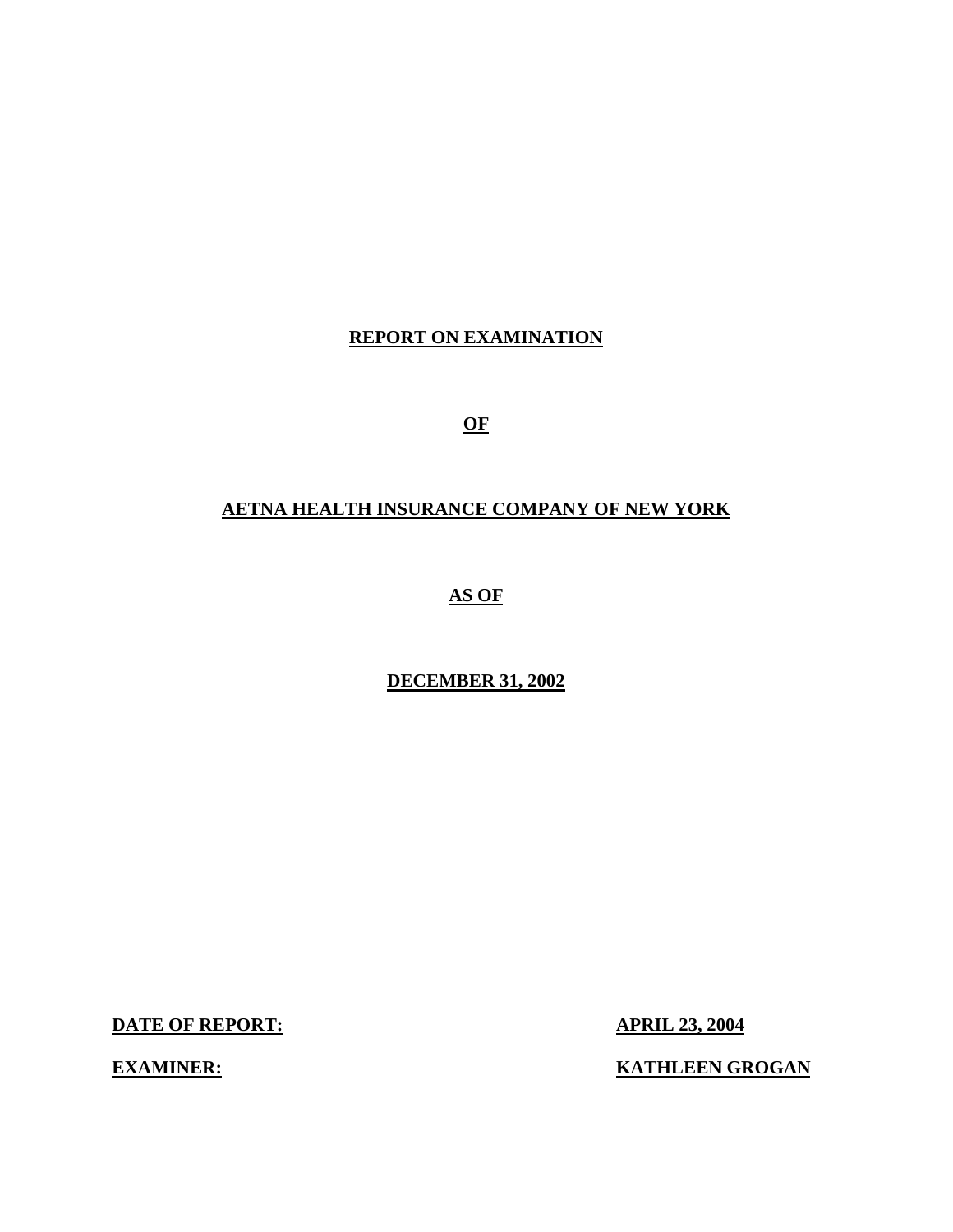# **TABLE OF CONTENTS**

|    | Scope of examination                                            | $\overline{2}$ |
|----|-----------------------------------------------------------------|----------------|
| 2. | <b>Description of Company</b>                                   | 3              |
|    | A. Management                                                   | 4              |
|    | B. Territory and plan of operation                              |                |
|    | C. Holding company system                                       | 8              |
|    | D. Reinsurance                                                  | 14             |
|    | E. Accounts and records                                         | 14             |
| 3. | <b>Financial statements</b>                                     | 16             |
|    | A. Balance sheet                                                | 16             |
|    | B. Statement of revenue and expenses and Capital and<br>surplus | 17             |
| 4. | Claims payable                                                  | 18             |
| 5. | Compliance with prior report on examination                     | 18             |
| 6. | Summary of comments and recommendations                         | 20             |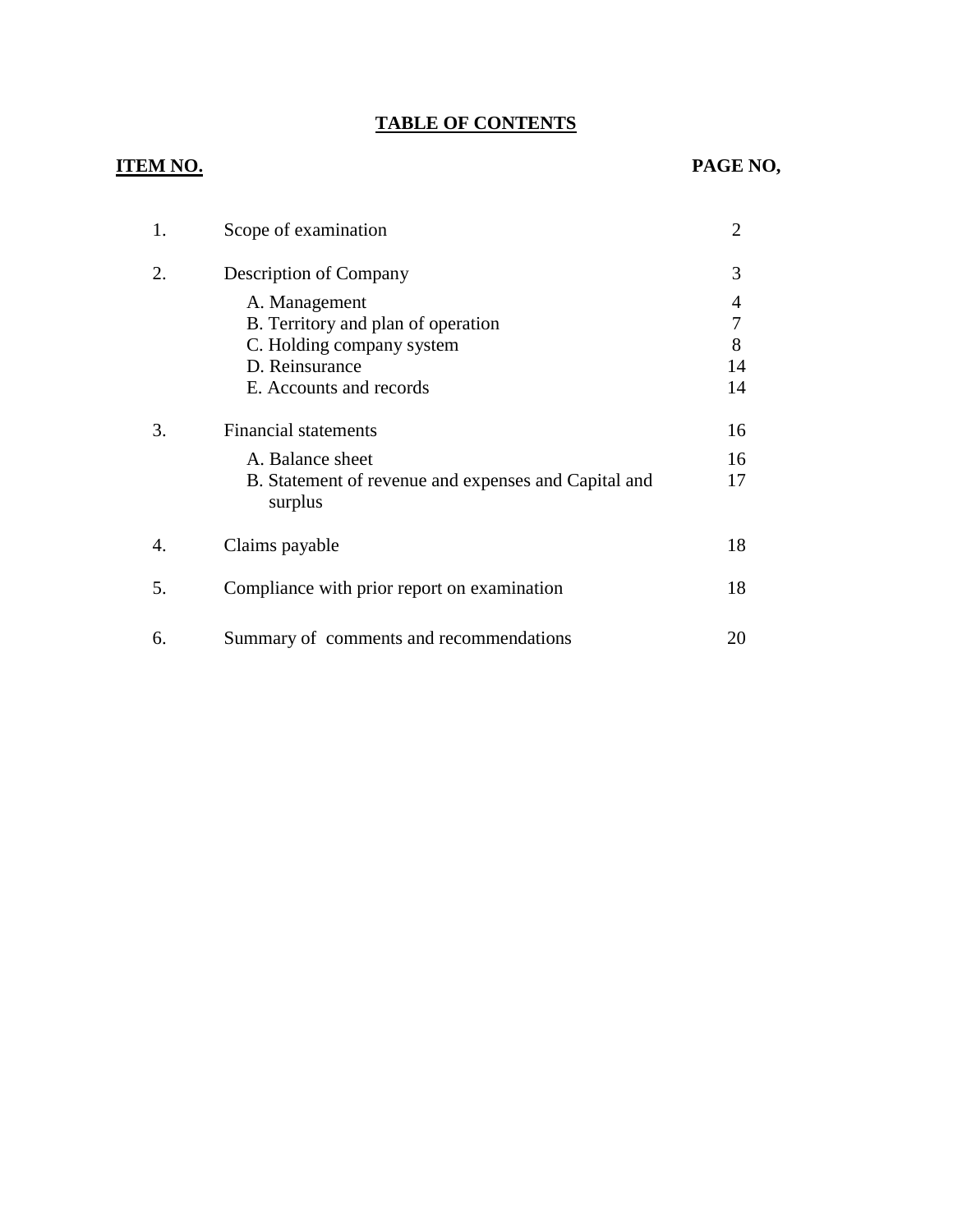

STATE OF NEW YORK INSURANCE DEPARTMENT 25 BEAVER STREET NEW YORK, NY 10004

April 23, 2004

Honorable Gregory V. Serio Superintendent of Insurance Albany, New York 12257

Sir:

 Pursuant to the requirements of the New York Insurance Law, and in compliance with the instructions contained in Appointment Number 21923 dated August 8, 2002, attached hereto and in accordance with the New York Insurance Law, I have made an examination into the condition and affairs of Aetna Health Insurance Company of New York, a health insurance corporation licensed pursuant to the provisions of Article 42 of the New York Insurance Law, as of December 31, 2002. The following report, as respectfully submitted, pertains mainly to matters concerning the financial condition of Aetna Health Insurance Company of New York, its corporate governance, internal controls and the conduct of the examination.

 The examination was conducted at the Company's administrative office located at 980 Jolly Road, Blue Bell, Pennsylvania 19422.

 Whenever the terms "the Company" or "AHIC" appear in this report without qualification, they should be understood to refer to Aetna Health Insurance Company of New York.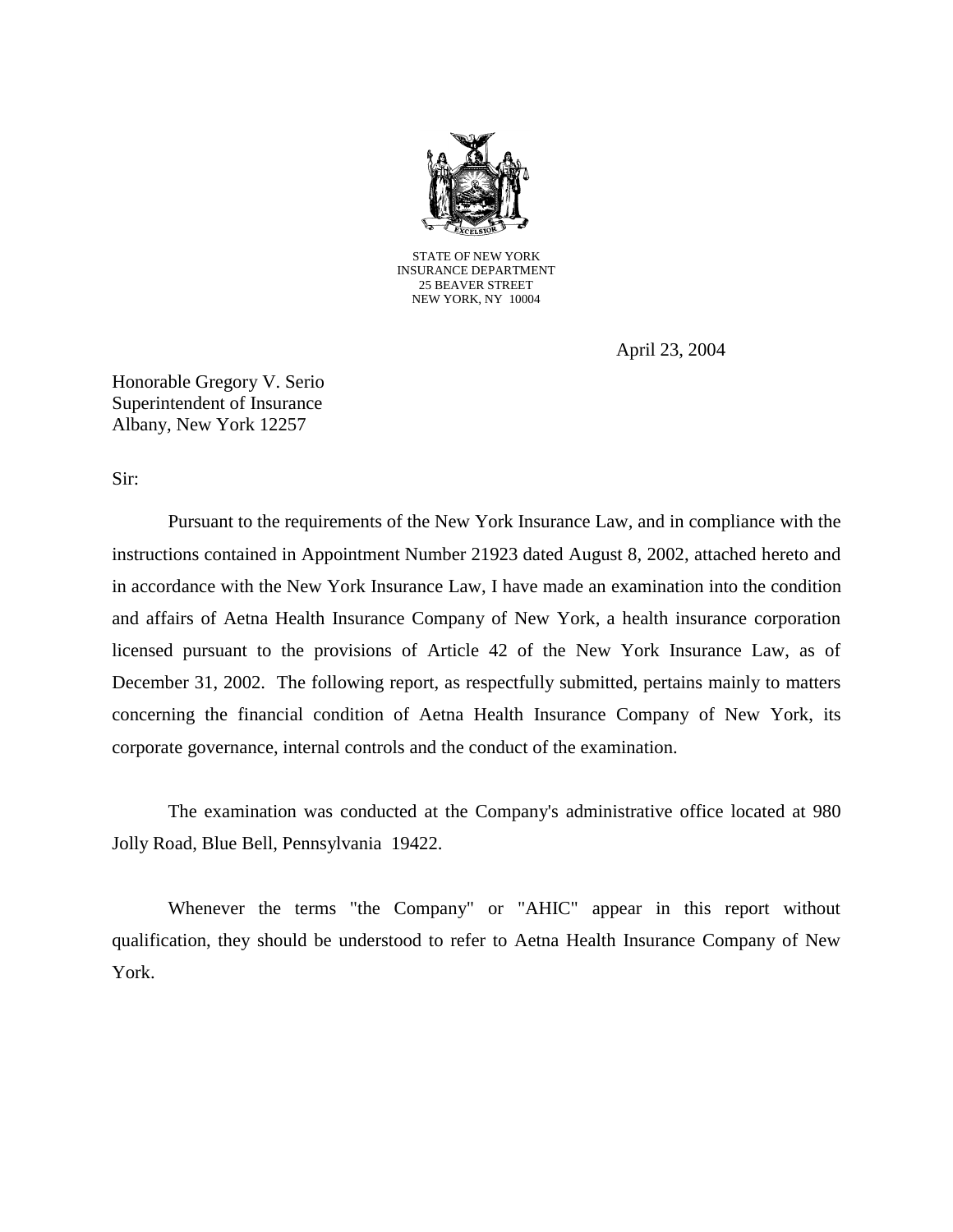### **1. SCOPE OF EXAMINATION**

 The previous examination was conducted as of December 31, 1996. This examination covers the six-year period January 1, 1997 through December 31, 2002. Transactions occurring subsequent to this period were reviewed where deemed appropriate.

 The examination comprised a complete verification of assets and liabilities as of December 31, 2002, in accordance with Statutory Accounting Principles as adopted by the Department, a review of income and disbursements deemed necessary to accomplish such verification and utilized, to the extent considered appropriate, work performed by the Plan's independent certified public accountants. A review or audit was also made of the following items as called for in the Examiner's Handbook of the National Association of Insurance Commissioners:

> Officers' and employees' welfare and pension plans History of the Company Management and control Corporate records Fidelity bond and other insurance Territory and plan of operation Growth of the Company Loss experience Accounts and records Financial statements

 A review was also made to ascertain what action was taken by the Plan with regard to comments contained in the prior report on examination.

 This report on examination is confined to financial statements and comments on those matters which involve departures from laws, regulation or rules, or which are deemed to require explanation or description.

 Concurrently examined with the Company was Aetna Health Inc. (a New York Corporation) an affiliated health maintenance organization licensed under Article 44 of the New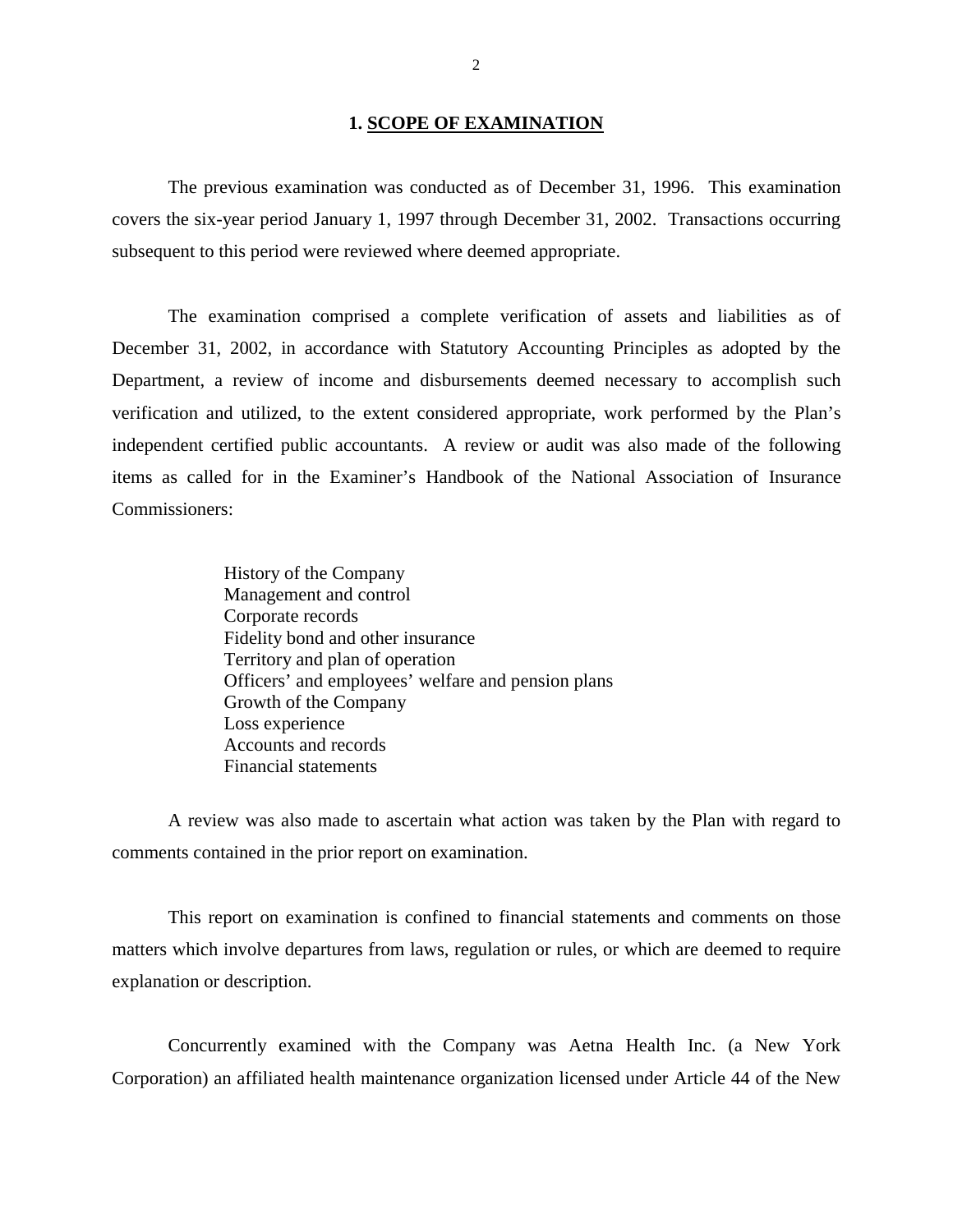<span id="page-4-0"></span>York State Public Health Law. A separate report on examination is issued for the HMO.

### **2. DESCRIPTION OF COMPANY**

 Aetna Health Insurance Company of New York is a subsidiary of Aetna Inc., a publicly traded company. AHIC's business is composed solely of out-of-network POS business generated on products issued by its HMO affiliate, Aetna Health Inc. (a New York Corporation) (Aetna Health Inc. (NY) or the HMO).

 The Company was incorporated under the laws of the State of New York on April 19, 1985 as Adirondack Life Insurance Company (Adirondack) and was licensed to transact an insurance business in the State of New York on August 29, 1986.

 On July 31, 1990, U.S. Healthcare Inc., a Pennsylvania corporation (U.S. Healthcare) which was then the Company's parent, purchased 100% of the common stock of Adirondack from Pacific Western Holding Company. On October 26, 1990, the Company amended its charter changing its name to U.S. Health Insurance Company (a New York corporation) and removing its life and annuity powers. The Company was licensed effective October 26, 1990 and authorized to write accident and health insurance, as defined in Section 1113(a)(3) of the New York Insurance Law.

 On July 19, 1996, U.S. Healthcare merged with Aetna Life and Casualty Company pursuant to an Agreement and Plan of Merger dated March 30, 1996. Aetna Inc., a Connecticut corporation, was incorporated on March 25, 1996 for the purpose of effectuating the merger and became the sole owner of the two companies effective July 19, 1996. After the merger, U.S. Healthcare, Inc. became a subsidiary of Aetna Inc. and its name was changed to Aetna U.S. Healthcare, Inc. (Aetna US Healthcare). Aetna US Healthcare, the parent company of numerous HMOs operating in many states, was one of Aetna Inc.'s core businesses; the others were insurance and financial services, both domestic and international. On December 13, 2000, Aetna Inc. sold its financial services and international businesses to ING Groep N.V. and at the same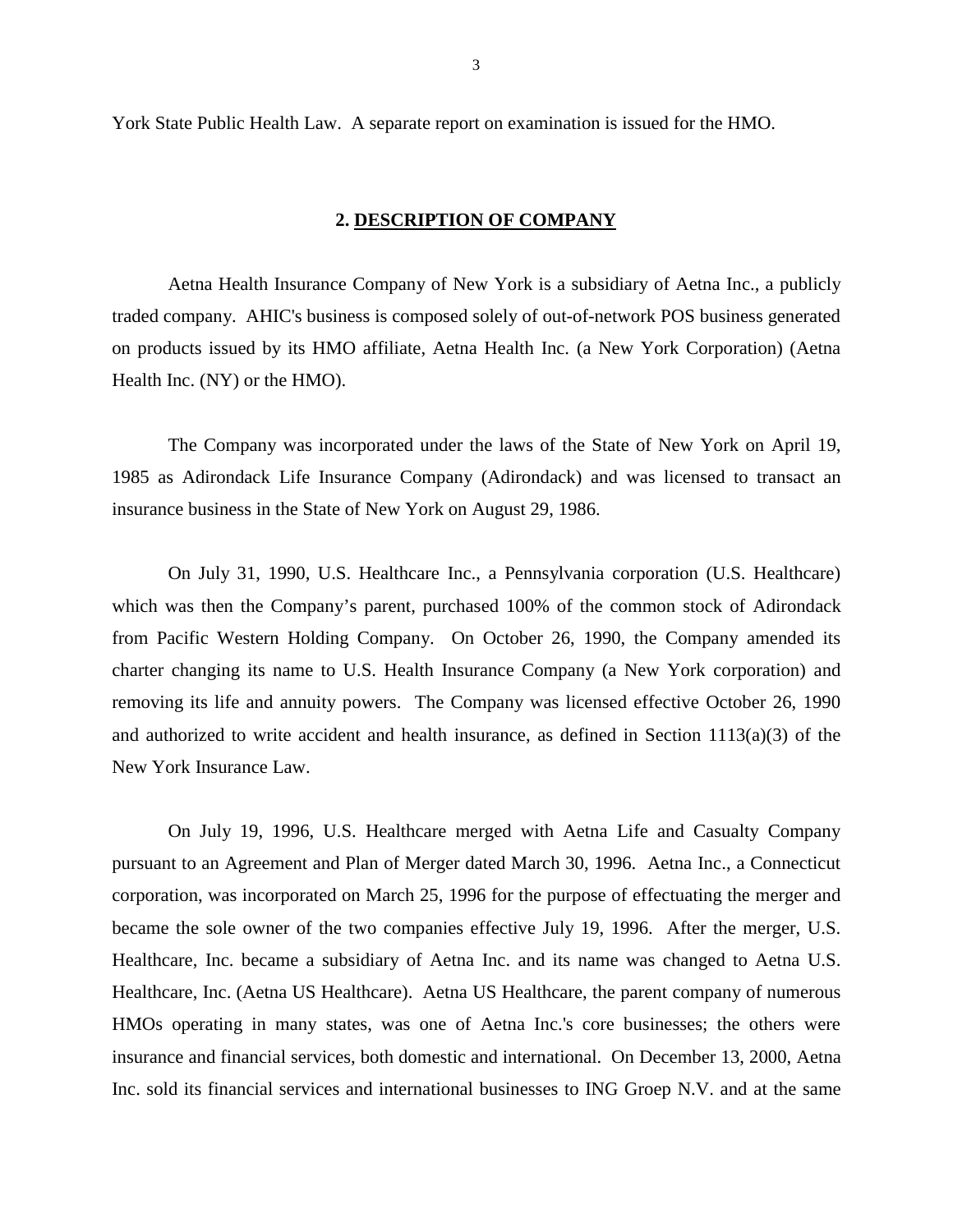<span id="page-5-0"></span> time spun off its health care business to shareholders. Concurrent with the spin-off, Aetna U.S. Healthcare, Inc. (a Pennsylvania corporation) became the ultimate parent company and was renamed Aetna Inc.

 The Company's name was changed from U.S. Health Insurance Company to Aetna Health Insurance Company of New York effective May 8, 2002. The Company's name change, as reflected in its charter, was approved by its Board of Directors and by the Department.

 There are 200,000 shares of common stock, \$10 par value, outstanding and issued to Aetna Inc.

### A. Management

 Pursuant to the Company's charter and by-laws, management of the Company is vested in a board of directors consisting of thirteen members.

 The Company's bylaws state, "Meetings of the Board of Directors shall take place on a quarterly basis and additional meetings may be established by a resolution adopted by the Board." It was noted that the Board met less than four times during years 2000 through 2002. There were three meetings in both 2000 and 2001 and only two per year in 2002 and 2003.

 It is recommended that the Board hold, at least, the minimum number of meetings required in its by-laws.

 As of the examination date, the Board of Directors was comprised of thirteen members. The directors as of December 31, 2002 were as follows:

New York, New York Aetna Inc.

### Name and Residence Principal Business Affiliation

Mary Claire Bonner Head of Key Accounts,

David Jeffery Corkum Head of National Accounts, Waterford, Connecticut Northeast Region, Aetna Inc.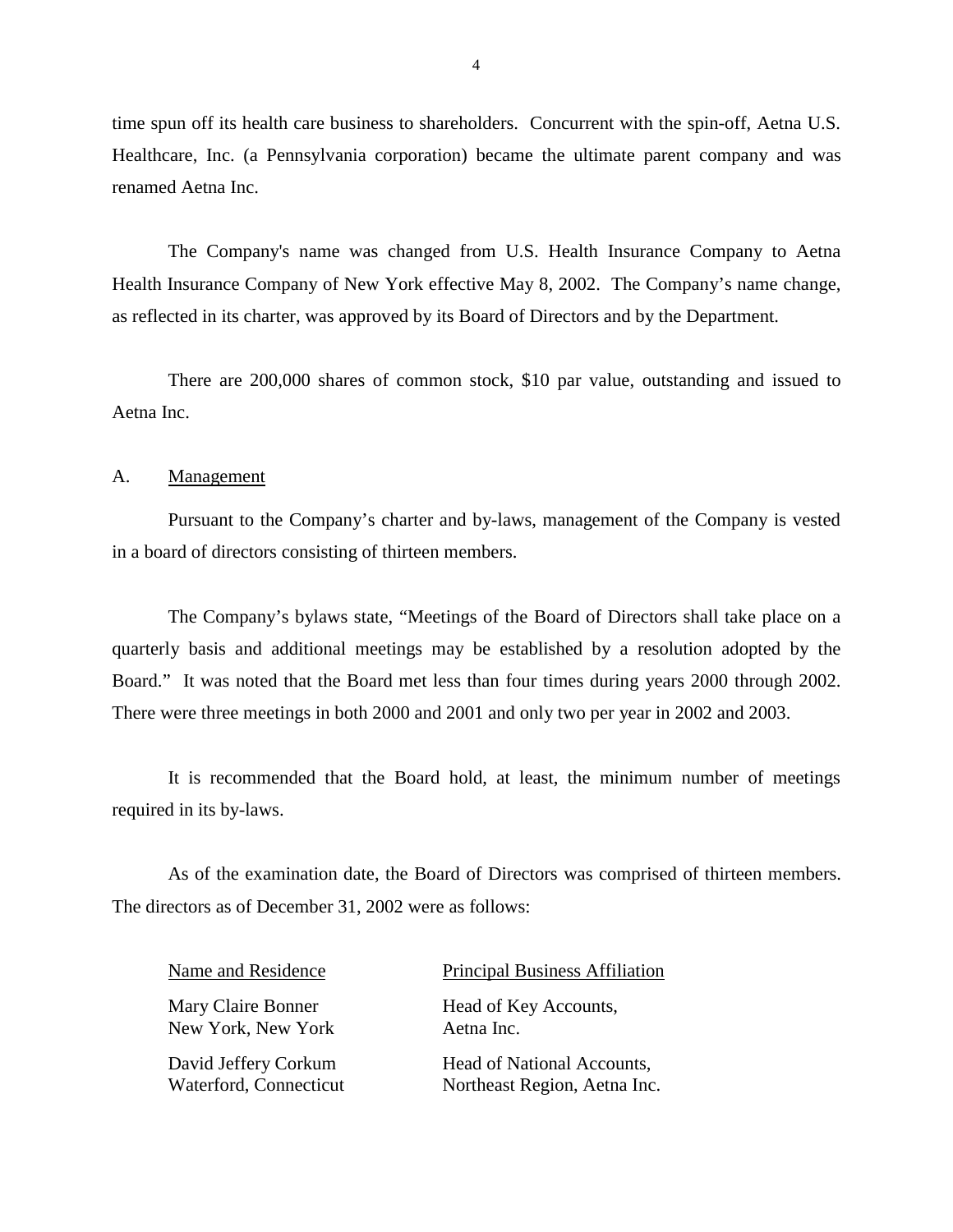| Name and Residence                                   | <b>Principal Business Affiliation</b>            |
|------------------------------------------------------|--------------------------------------------------|
| Daniel Richard Fishbein                              | General Manger, Select and Key Accounts,         |
| Cape Elizabeth, Maine                                | Northeast Region, Aetna Inc.                     |
| <b>William Robert Jones</b><br>Cromwell, Connecticut | Actuary, Northeast Region, Aetna Inc.            |
| <b>Steven George Logan</b>                           | Head of Sales, Select and Key Accounts,          |
| Chappaqua, New York                                  | Northeast Region, Aetna Inc.                     |
| Molly Louise Knorr,                                  | General Manger, Select and Key Accounts,         |
| Farmington, Connecticut                              | Northeast Region, Aetna Inc.                     |
| Gregory Stephen Martino                              | Head of State Government Relations,              |
| Hummelstown, Pennsylvania                            | Aetna Inc.                                       |
| Wayne Sedrick Rawlins, MD                            | Medical Director, Northeast Region,              |
| Glastonbury, Connecticut                             | Aetna Inc.                                       |
| James Waltman Reid                                   | General Manger, Small Group,                     |
| New York, New York                                   | Northeast Region, Aetna Inc.                     |
| <b>Russell Page Smith</b>                            | Head of Treasury Services and Pensions Director, |
| Cromwell, Connecticut                                | Aetna Inc.                                       |
| Jane Snyder-Demaio                                   | General Manger, Select and Key Accounts,         |
| South Glastonbury, Connecticut                       | Northeast Region, Aetna Inc.                     |
| Arnold Irwin Tannen                                  | Head of Network, New York Metro Market,          |
| <b>Brooklyn New York</b>                             | Aetna Inc.                                       |
| Joseph Edward Turgeon III                            | Head of Network, Northeast Region,               |
| Manchester, Connecticut                              | Aetna Inc.                                       |
|                                                      |                                                  |

5

 A review of the minutes of the meetings of the board of directors indicated that five directors failed to attend more than 50% of the meetings which they were eligible to attend during the examination period.

 Members of the Board have a fiduciary responsibility and must evince an ongoing interest in the affairs of the insurer. It is essential that Board members attend meetings consistently and set forth their views on relevant matters so that appropriate decisions may be reached by the Board. Individuals who fail to attend at least one-half of the regular meetings do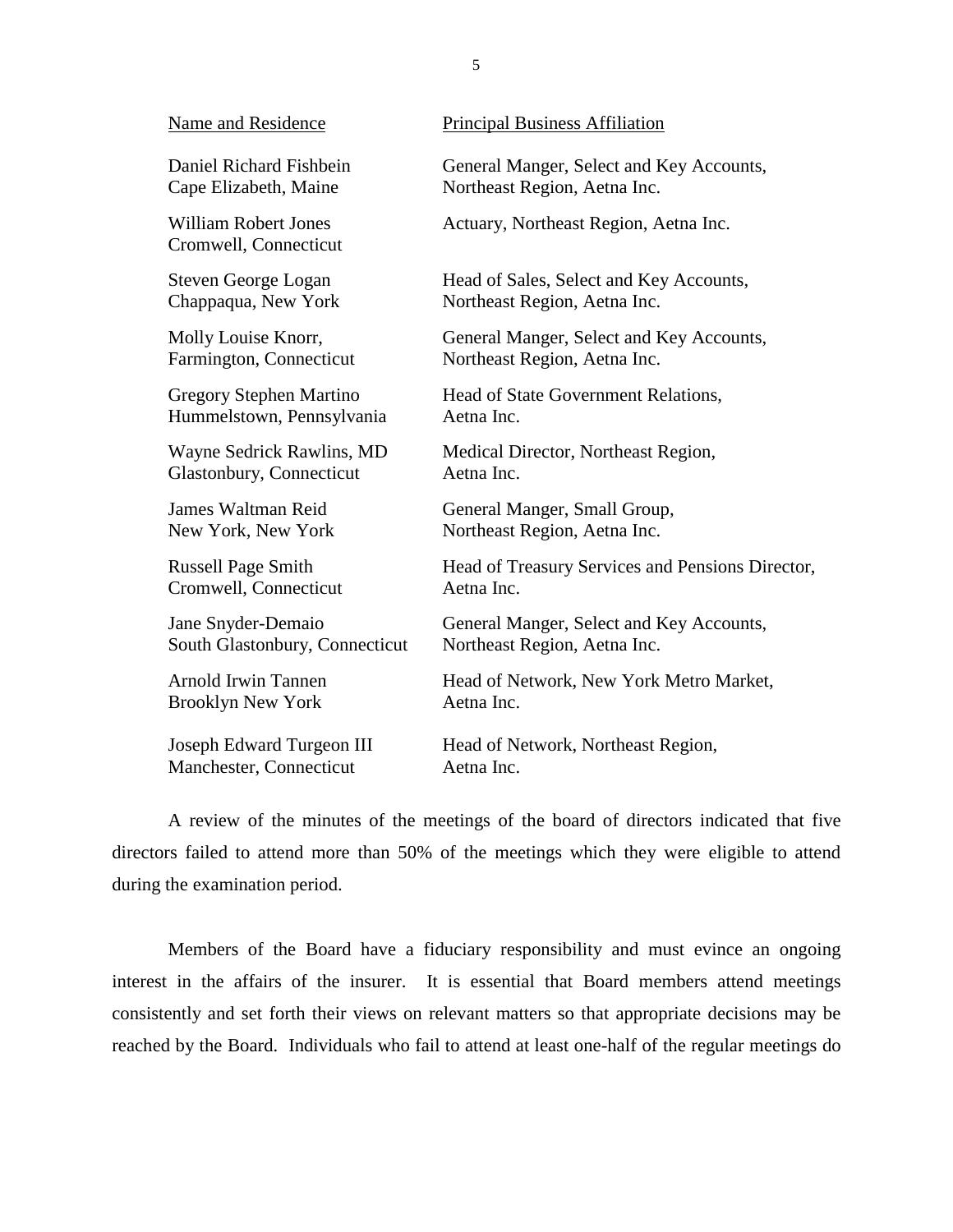not fulfill such criteria. Board members who are unable or unwilling to attend meetings consistently should resign or be replaced.

Additionally, in 2003, five members of the Board attended 50% or less of meetings held.

 The following table shows: the Board members who attended less than 50% meetings during the examination period and through July 2003, the number of meetings each was eligible to attend, the time period that the individual served as director, the number and percentage of meetings attended.

| <b>Name of Director</b> | Dates served as<br><b>Director</b> | Number of<br>meetings<br>eligible to<br>attend | Number of<br>meetings<br>attended | <b>Percent of</b><br>meeting<br>attended |
|-------------------------|------------------------------------|------------------------------------------------|-----------------------------------|------------------------------------------|
|                         |                                    |                                                |                                   |                                          |
| Hersh Kozlov            | Jan. 1997 – June 1999              | 10                                             | $\mathfrak{D}$                    | 20%                                      |
| Jose Cabrera            | Jan. 1997 – June 1999              | 10                                             |                                   | 40%                                      |
| Joseph Wild             | Sept. 1999 – Oct. 2001             | 8                                              |                                   | 13%                                      |
| Frederick Jacobowitz    | July 2000 - March 2001             | 3                                              |                                   | 0%                                       |
| Russel P. Smith         | July 2002 - July 2003              | 3                                              |                                   | 0%                                       |
| David Corkum            | Feb. 2003 - July 2003              | $\overline{2}$                                 |                                   | 0%                                       |
| <b>Gregory Martino</b>  | Feb. $2003 - July 2003$            | $\mathcal{D}_{\mathcal{L}}$                    |                                   | 0%                                       |

 It is recommended that those Board members who do not fulfill their fiduciary responsibility to the Company by attending the majority of board meetings, resign or be replaced by the Company.

The Company's by-laws states under Article III Board of Directors:

 "Section 1 Number and Qualifications. The affairs and business of the Corporation shall be conducted and managed by a Board of Directors consisting of not less than thirteen (13) or more than twenty-one (21) directors, who shall hold office for the term of one year and until their successors are elected and qualify."

 The Company reported only twelve directors in its 2000 filed annual statement and only ten directors its 2001 filed annual statement. The review of the minutes of the meetings revealed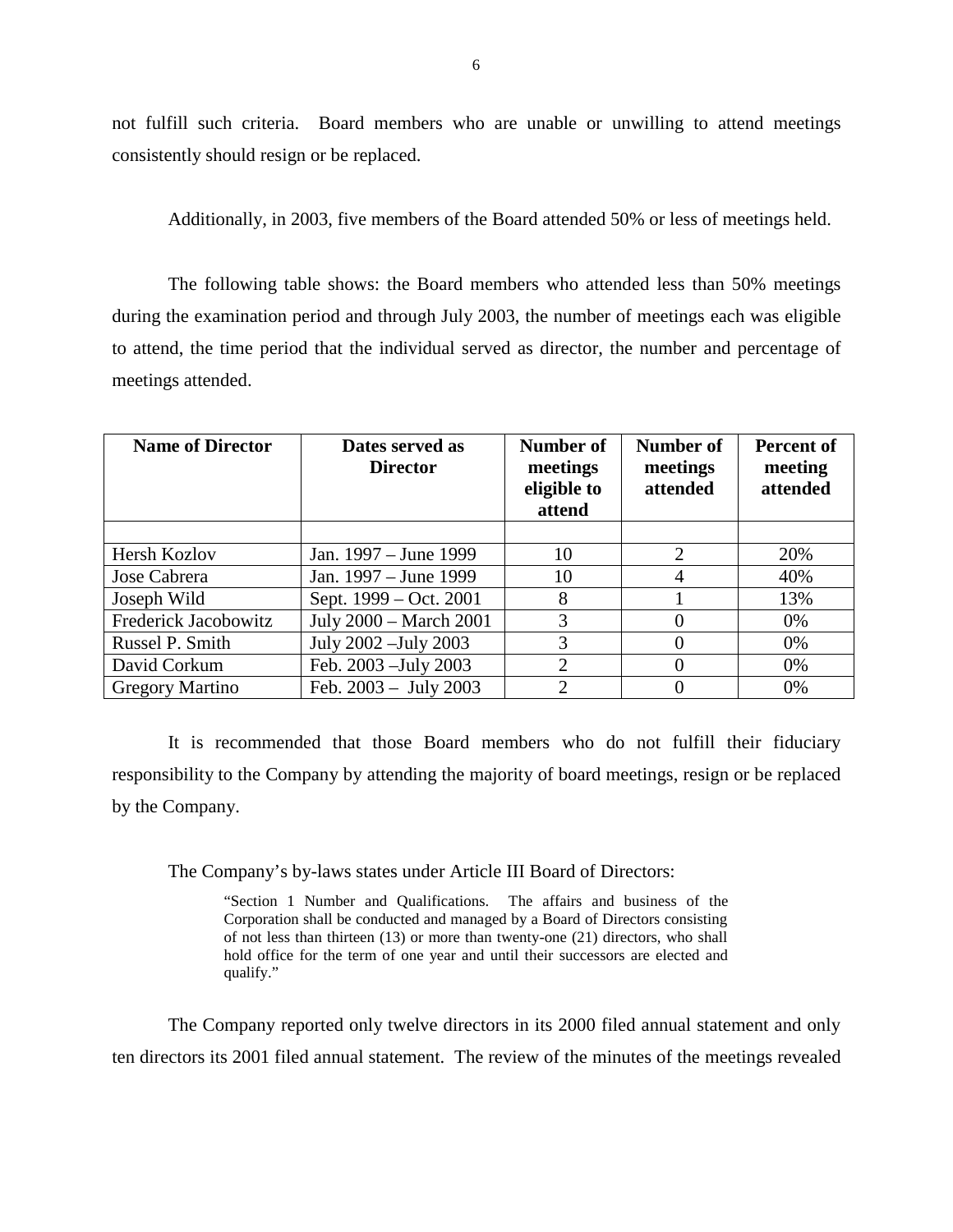<span id="page-8-0"></span> that the Company had less than 13 directors, as required by its by-laws and as specified in Section 1202 of the New York Insurance Law, from December 2000 through November 2002.

 It is recommended that the Company adhere to Article III, Section 1 of its by-laws by maintaining, at least, the minimum required number of Board members.

 It is noted that the minutes of the meetings of the Board of Directors listed the directors who attended the meetings but did not list those directors who did not attend.

 It is recommended that the Company's Board meeting minutes reflect those directors who are not in attendance.

 It is noted that on December 13, 2002, by consent of the sole shareholder (Aetna Inc.) the composition of the Board was changed to include only "inside directors" – individuals who are employees of the Aetna Inc. holding company.

At December 31, 2002, the principal officers of the Company were as follows:

### Name

### Title

| Mary Claire Bonner             | President                      |
|--------------------------------|--------------------------------|
| Gregory Stephen Martino        | <b>Corporate Secretary</b>     |
| <b>Russell Page Smith</b>      | Treasurer                      |
| <b>Emanuel Francis Germano</b> | Principal Financial Officer    |
| <b>Wayne Sedrick Rawlins</b>   | <b>Senior Medical Director</b> |
| <b>James Armstrong Geyer</b>   | Vice President & Actuary       |
| <b>James Edward Brown</b>      | <b>Assistant Secretary</b>     |
| Blake W. Martin                | <b>Vice President</b>          |
| Hazel M. Ashworth              | <b>Assistant Treasurer</b>     |
| Elaine R. Cofrancesco          | <b>Assistant Treasurer</b>     |
| Willaim C. Baskin III          | <b>Assistant Secretary</b>     |
| Jerry Bellizzi                 | <b>Assistant Secretary</b>     |
| Paige L. Falasco               | <b>Assistant Secretary</b>     |
| Lawrence G. Orkins, Jr.        | <b>Assistant Secretary</b>     |
| Kevin J. Casey                 | Senior Investment Officer      |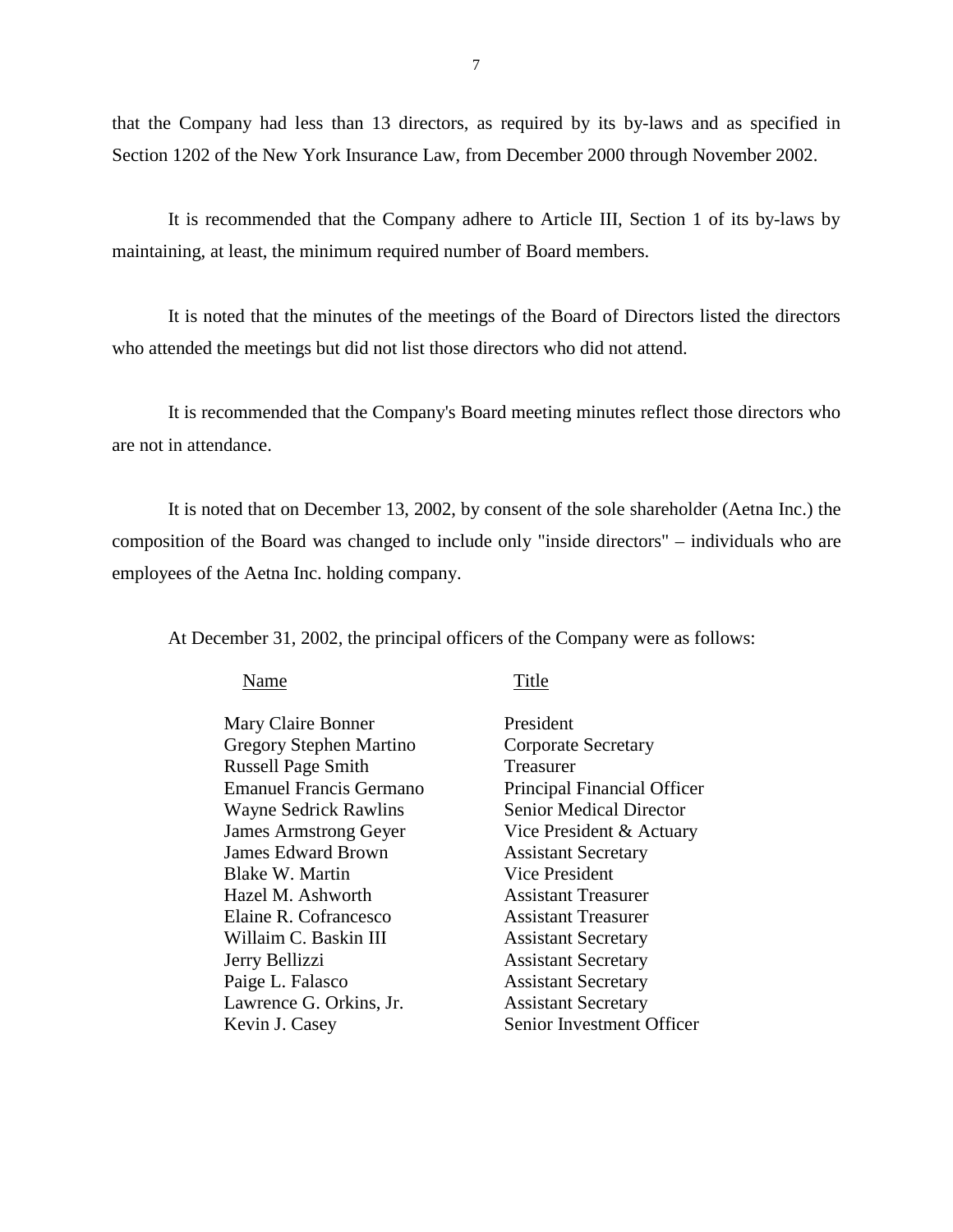## B. Territory and plan of operation

 As of December 31, 2002, the Company was licensed to write accident and health insurance as defined in Section 1113(a)(3) of the New York Insurance Law. All premiums represent the out-of-network portion of premium generated by point of service products issued by the Company's affiliate, Aetna Health Inc. (NY).

 Total enrollment peaked in 1999 and declined significantly in 2001 and in 2002. The following schedule shows the number of members enrolled and corresponding premium earned at the end of each year, for the six-year examination period:

|                | <u> 1997</u> | <u>1998</u>    | <u> 1999</u>      | 2000         | <u>2001</u>  | 2002                   |
|----------------|--------------|----------------|-------------------|--------------|--------------|------------------------|
| Enrollment     | 208,258      | 306.831        | 446,040           | 378.328      | 290.161      | 129,674                |
| Premium Earned | \$93,662,522 | .917.060<br>υı | .481<br>\$254,211 | \$78,619,075 | \$61,991,646 | \$28,379,728<br>17.120 |

 Total enrollment at December 31, 2003 was 102,024. The drop in enrollment resulted from Aetna Inc.'s corporate marketing policy. The drop in premium resulted from the corporate marketing policy and from the implementation of the "Intercompany Transfer Agreement" as discussed below.

 In 2000, the Company entered into an Intercompany transfer agreement with its HMO affiliate, Aetna Health Inc., which provides for an equitable allocation of premiums between the Company and the HMO on point of service products. The allocation of premiums is determined by total claims paid by both entities so that each would have identical medical cost ratios on point of service products. This agreement is discussed in detail below, under C. Holding company system (ii) Service Agreements. The significant reduction in premium earned from 1999 to 2000 reflects, in part, the implementation of the Intercompany transfer agreement.

## C. Holding company system

### (i) Holding company structure

At December 31, 2002, AHIC was a subsidiary of Aetna Inc., a publicly traded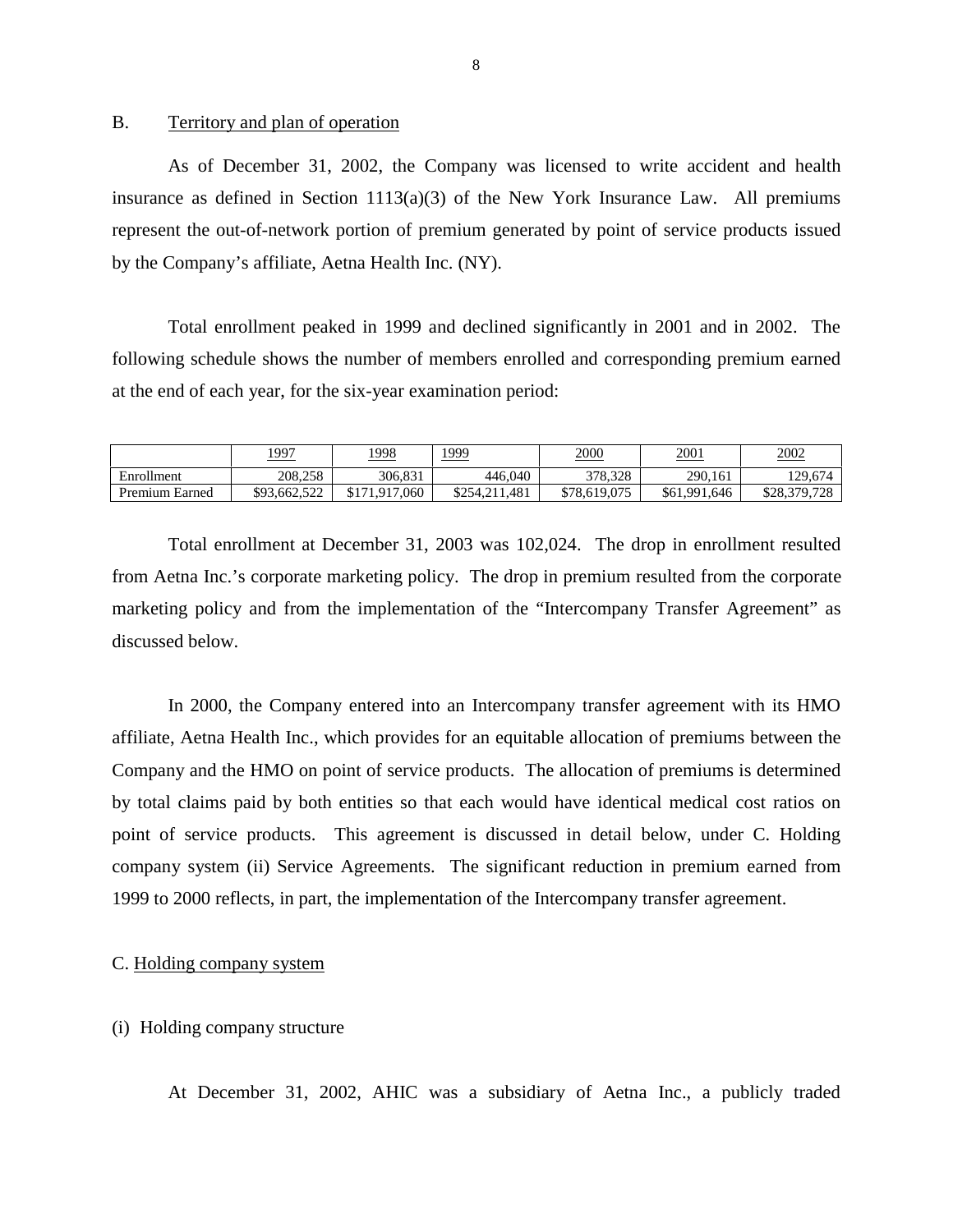Pennsylvania corporation. AHIC's business is comprised solely of premiums generated from out-of-network business sold by its HMO affiliate, Aetna Health Inc. (NY)

 The Aetna holding company system has many HMO and health insurer affiliates as well as non-insurance affiliates. Including Aetna Health Inc. (NY), there are 25 HMO affiliates which operate in thirty-four states.

 The following condensed organization chart reflects the relationship between AHIC and significant entities in its holding company system, as of December 31, 2002:



(ii) Service agreements

 At December 31, 2002, AHIC was a party to four service agreements; three with its parent, Aetna Inc. and one with its affiliate, the HMO. The following is a list of the agreements:

| No.            | Name of Agreement                 | Contracting party*     | <b>Effective</b> date |
|----------------|-----------------------------------|------------------------|-----------------------|
|                |                                   |                        |                       |
|                | Administrative services agreement | Aetna Inc.             | 2/1/1991              |
|                | Cash management agreement         | Aetna Inc.             | 3/1/1993              |
|                | Tax sharing agreement             | Aetna Inc.             | 12/14/2000            |
| $\overline{A}$ | Intercompany transfer agreement   | Aetna Health Inc. (NY) | 1/1/2000              |

\*reflects the current name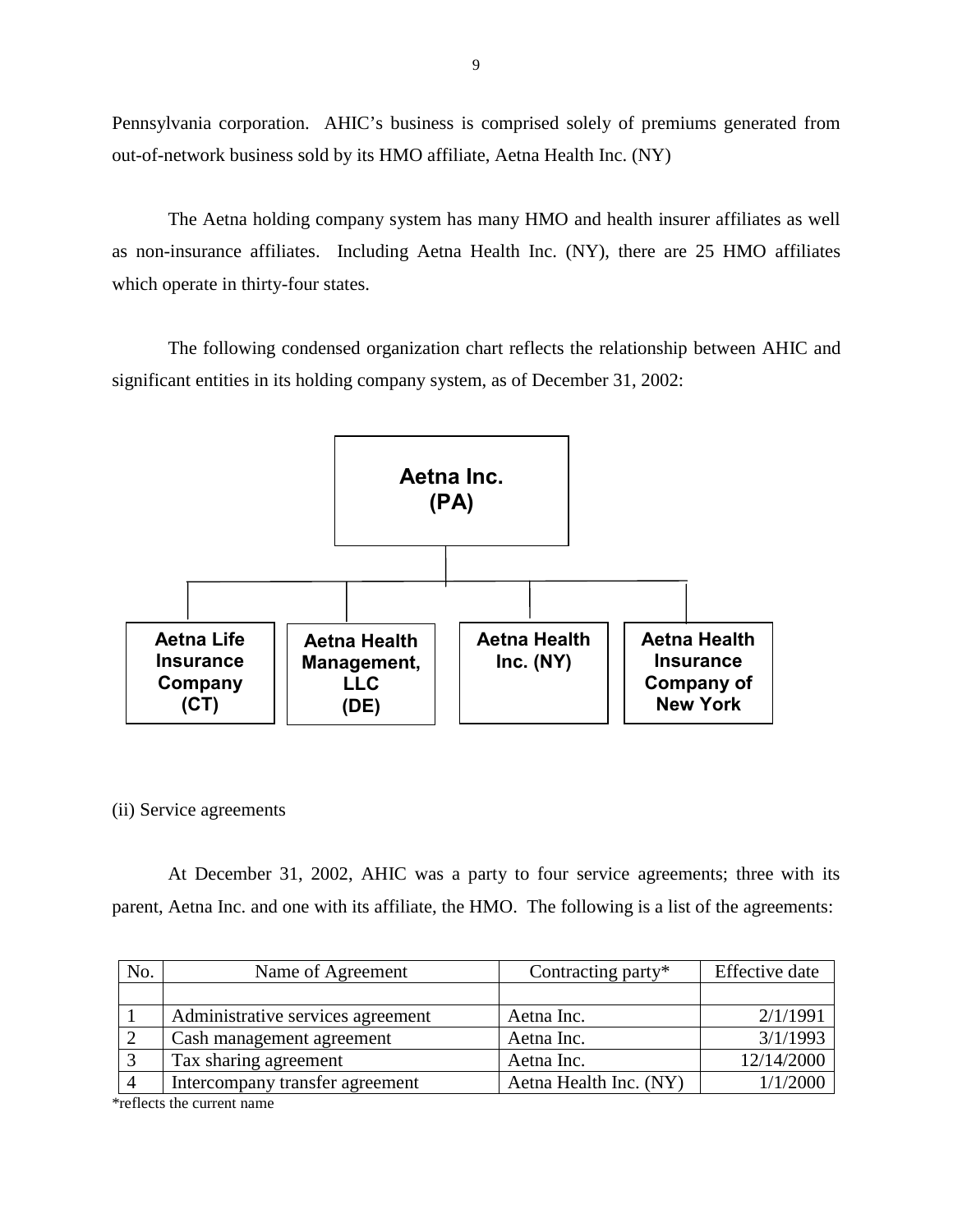### 1. Administrative Services Agreement

 AHIC entered into an administrative services agreement with its parent, Aetna Inc., in February of 1991. The agreement calls for the parent to provide a wide variety of administrative services including: accounting, data processing, legal advisory, investment advisory, underwriting and claims, personnel, and various other administrative services as requested. The agreement called for the services to be provided at cost to be apportioned on a fair and equitable basis of allocation in conformity with generally accepted accounting principles and within the requirements of Section 1505(a) of the New York Insurance Law and Department Regulation No. 30.

Item 4 of the service agreement states:

 "... services shall be provided at cost to the Service Recipient. Cost shall be apportioned on a fair and equitable basis utilizing estimates based on time, number of employees, company assets… in conformity with generally accepted accounting principles and within the requirements of Section 1505(a) of the New York Insurance Law and NYS Department Regulation No. 30."

 The reimbursement paid by AHIC was calculated using a combination of an allocation methodology and a "management fee" which equaled 5% of premium. The management fee was not provided for in the services agreement, instead an allocation of expenses was called for. Administrative expenses amounted to 6% of premium in 1999, 7% in 2000, 12% in 2001 and 25% in 2002.

 It is recommended that AHIC reimburse the provider of administrative services in accordance with a filed and approved agreement.

### 2. Cash Management Agreement

 The Company and certain affiliates participate in a centralized cash processing and cash management system administered by Aetna Inc. Aetna Inc. performs cash management functions including cash collections, and cash disbursements and investment management services. Cash balances, for premiums collected, claims disbursed and other cash collections or disbursements, are netted and settled on a monthly basis.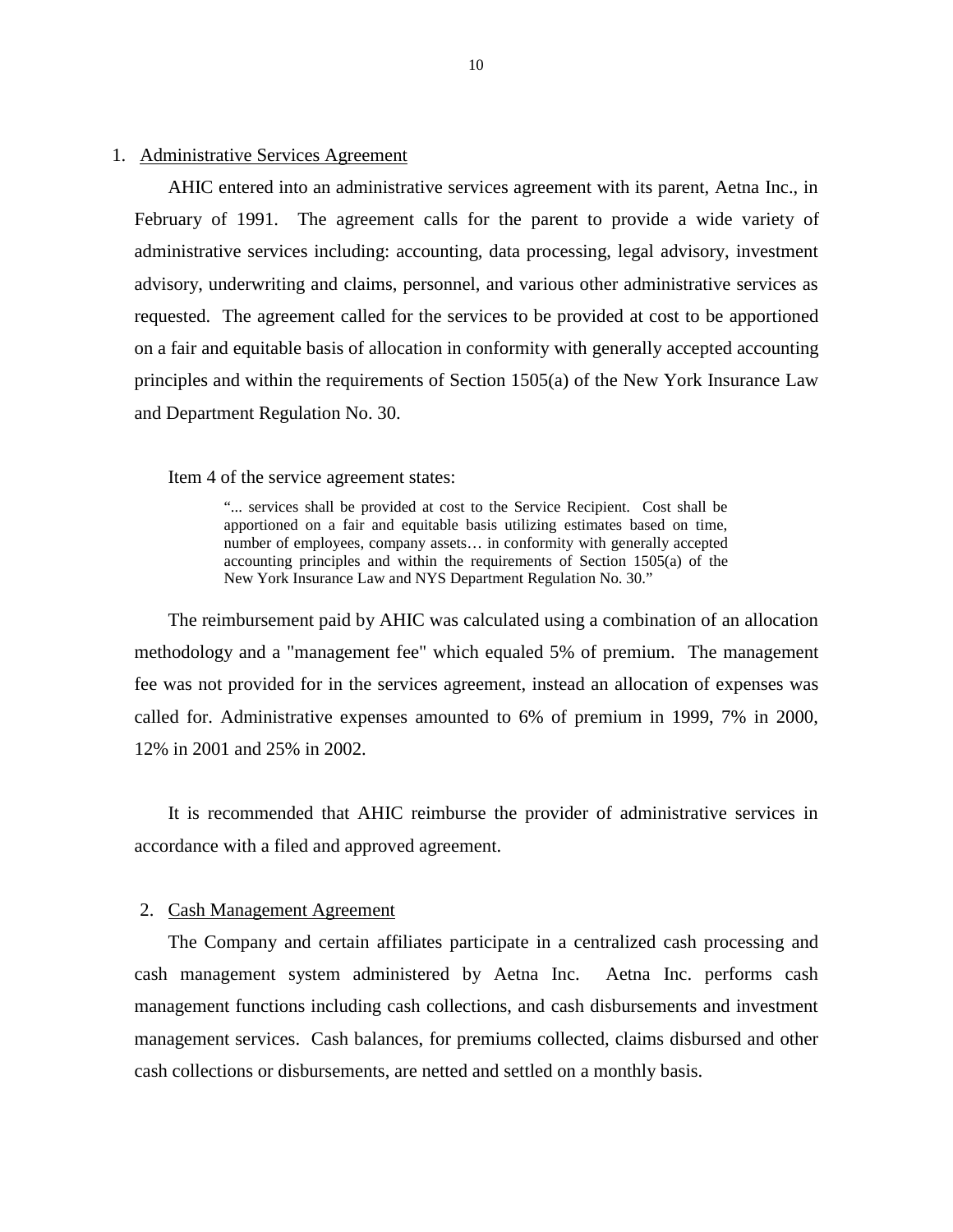These services have been performed by the Aetna Inc. since 1993. A Cash Management Agreement (CMA) was submitted to the Department in 1992 but was never approved. Subsequently, a new agreement was submitted to the Department which was approved on December 4, 2003.

 It is recommended that the Company obtain approval for its cash management agreement prior to implementation.

 The current cash management agreement is shared with the HMO. A detailed description and a similar recommendation can be found in the HMO report.

 It is noted that the AHIC's collected premiums assets were not in the possession of AHIC until the date that the monthly intercompany settlement occurred. In the interim, the premiums were held by Aetna Inc. and reported as an intercompany receivable by AHIC, until settlement. AHIC does not maintain a cash operating account since all premiums are collected and claims are paid on its behalf by Aetna Inc.

 Furthermore, AHIC's premiums are billed by the HMO jointly with those of the HMO. When the premiums are billed, the HMO records the entire amount billed as uncollected premiums and establishes an intercompany liability for the amount due to AHIC. AHIC establishes a corresponding intercompany receivable. This treatment is improper in that the billed premiums once segregated should be reported by AHIC as such on its balance sheet pursuant to Section 1301 of the Insurance Law and SSAP #6 (as adopted by Department Regulation 172).

 It is recommended that AHIC record billed premiums that have not yet been collected by the HMO on it's behalf as uncollected premiums rather than as an intercompany receivable.

Section 1505(b) of the New York Insurance Law states: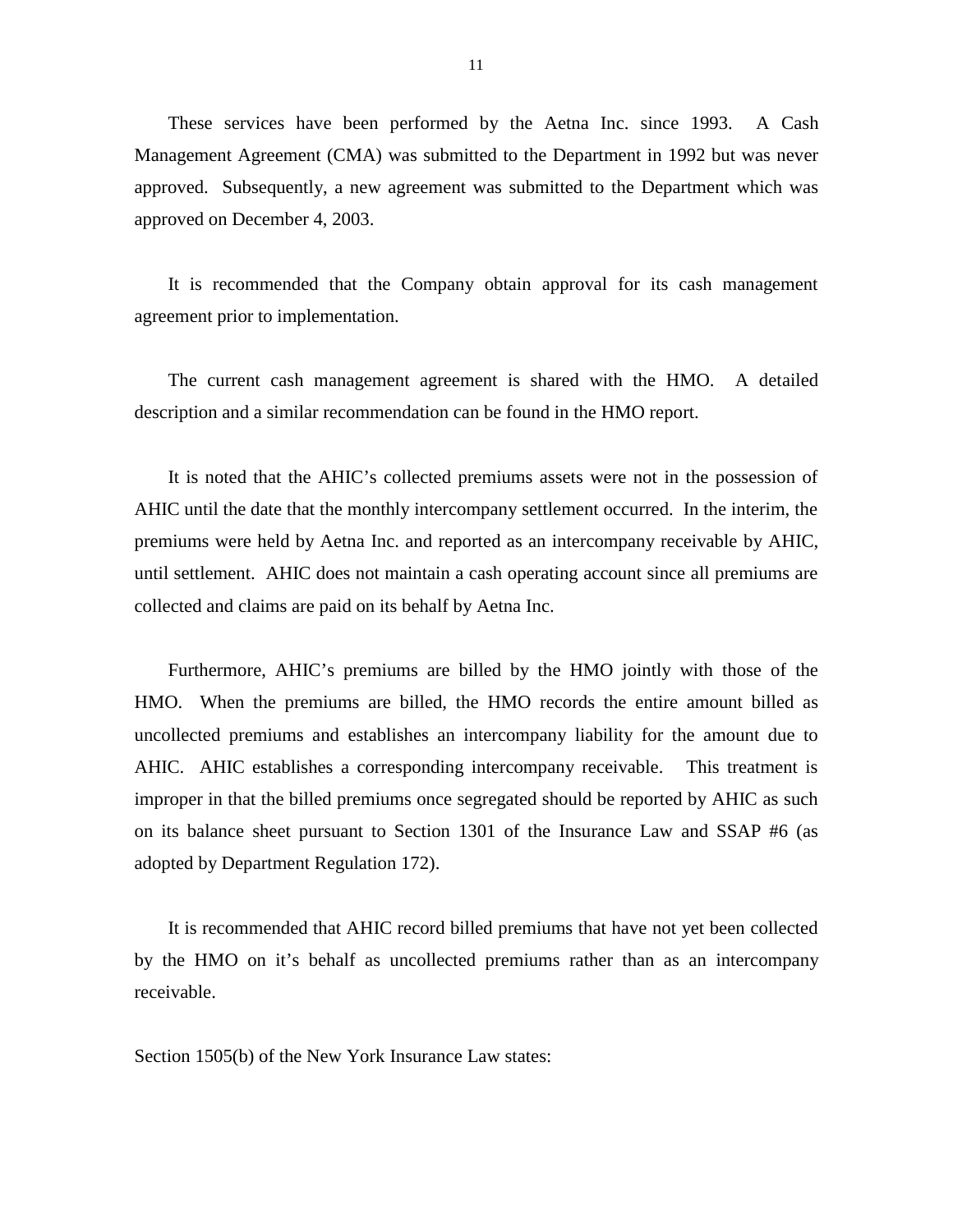"The books, accounts and records of each party to all such transactions shall be so maintained as to clearly and accurately disclose the nature and details of the transactions including such accounting information as is necessary to support the reasonableness of the charges or fees to the respective parties."

 The examiner concluded that based on the frequency, regularity and nature of the above described transactions combined with the lack of adequate identification of cash collected by its parent, and accounting for uncollected premiums as intercompany receivables, that AHIC, the Company's parent ran the operations of AHIC as if it were a division of the parent corporation, and failed to adequately maintain the Company's distinct operating identity as required by Section 1505(b) of the Insurance Law.

 Insurance Law by clearly identifying cash collected for its account and by maintaining It is recommended that the Company comply with Sections 1505(b) of the New York sufficient records to support its premium receivable asset.

 It is noted that AHIC recently submitted a new administrative services agreement to the Department for review. This agreement includes cash management services and specifies that Aetna Health Management, LLC (AHM) will be the provider of those services. Aetna Inc. has begun to change the ownership of some of the shared accounts to AHM.

 It is recommended that AHIC refrain from changing the provider of cash management services until after formal notification to and approval from the Department.

### 3. Tax sharing agreement

AHIC's tax sharing agreement with Aetna Inc. was approved by the Department effective January 1, 2000. A new tax sharing agreement was submitted to the Department and this agreement was approved June 12, 2003.

 Aetna Inc. files a consolidated Federal Income Tax return including AHIC and certain other subsidiaries as called for in the tax sharing agreement. AHIC filed a consolidated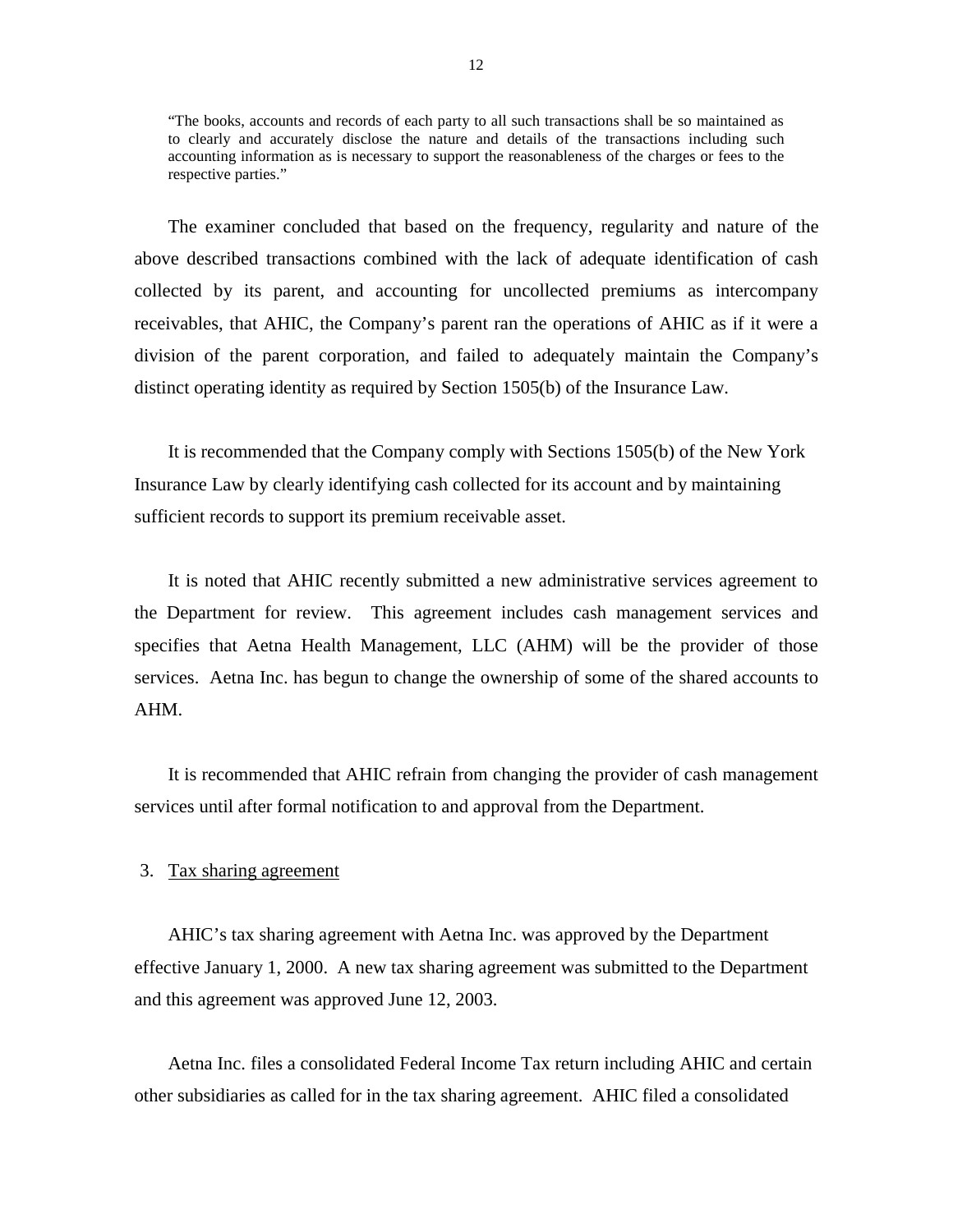New York State tax return with an affiliate, Aetna Life Insurance Company (ALIC), an affiliate of the Company.

### 4. Intercompany transfer agreement

 The Company entered into an Intercompany Transfer Agreement, effective, January 1, 2000 with its affiliate, the HMO. The agreement provides for POS premiums to be allocated equitably between the Company and the HMO, based on the combined medical cost ratio for in-network and out-of-network POS products, in order to achieve identical cost ratios. Funds representing premiums are transferred to or from the Company on a quarterly basis to effectuate the agreement.

### (iii) Dividends

 The Company paid \$250,000,000 in dividends to Aetna Inc. during the examination period. An additional \$17,000,000 was paid to its parent in 2003. All dividend payments were authorized by the Company's Board of Directors and approved by the Department. The following chart itemizes the dividends paid in each year.

| Year | Dividend payment amount |
|------|-------------------------|
| 1997 |                         |
| 1998 | 60,000,000              |
| 1999 | 75,000,000              |
| 2000 | 85,000,000              |
| 2001 |                         |
| 2002 | 30,000,000              |
| 2003 | 17,000,000              |

 It is noted that the \$85,000,000 dividend payment in 2000 was comprised of cash in the amount of \$34,167,700 and securities in the amount of \$50,832,300. The Department was not notified that the transfer would be partially composed of securities.

 It is recommended that AHIC notify the Department in advance of non-cash dividend transfers.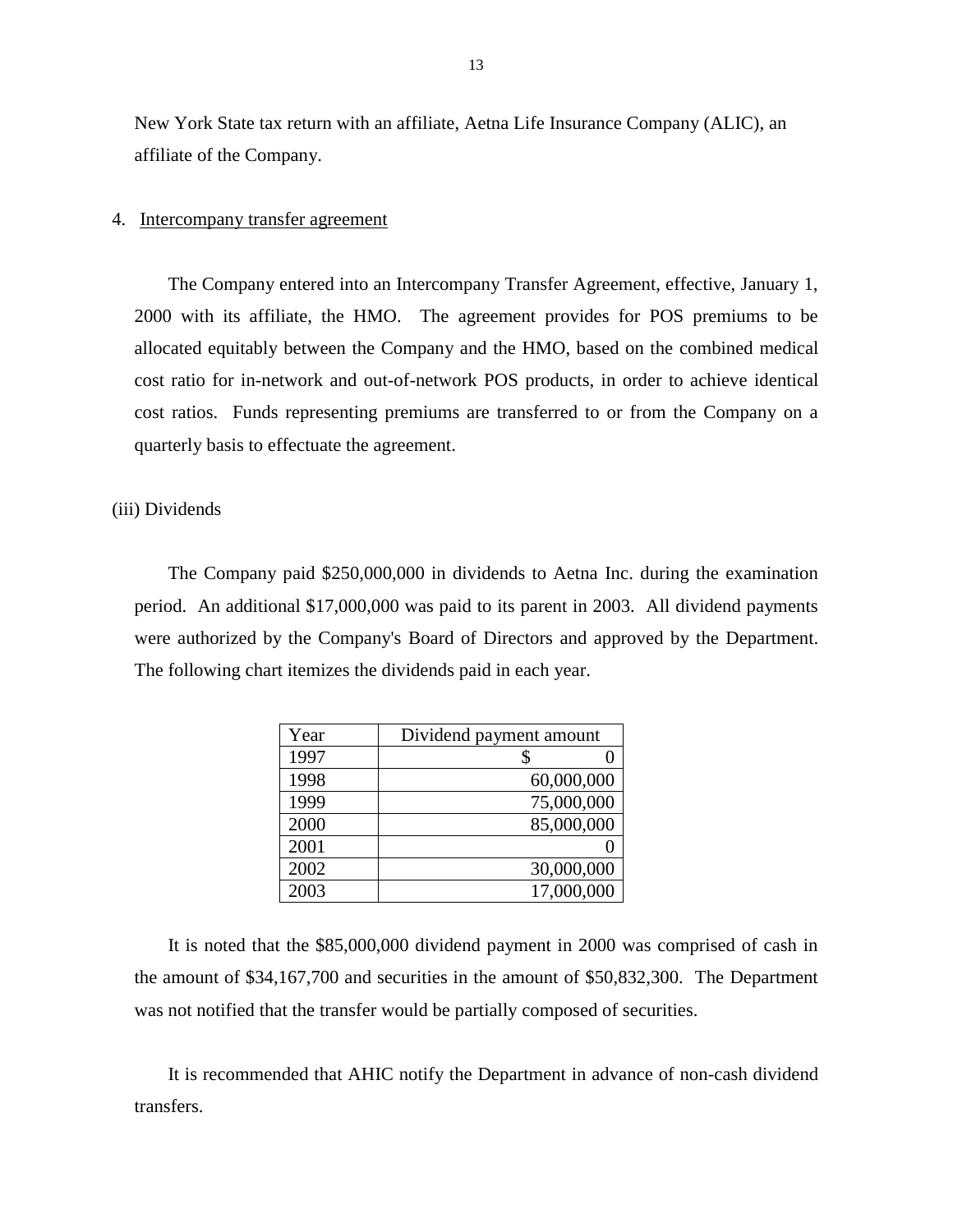## <span id="page-15-0"></span>D. Reinsurance

AHIC was not a party to any reinsurance agreements during the examination period.

## E. Accounts and records

(i) Custodian agreement

 The Company is a party to a custodian agreement between Aetna Life Insurance Company and its bank. The agreement contains a listing of all participating affiliated entities. It was noted that the Company's name on the custodian agreement was shown as U.S. Health Insurance Company.

It is recommended that the custodian agreement be revised to reflect the Company's current legal name.

 A review of the custodian agreement revealed that certain protective covenants and provisions were not included as part of the agreement. It is noted that the Company amended its custodian agreement and currently the agreement meets the Department's guidelines with the exception of one provision which is omitted. The omitted provision pertains to 60 day notice, to change or cancellation of Banker's Bond insurance, to the HMO. Similar findings and recommendations and the amendment are explained in detail in the Aetna Health Inc. (NY) Report on Examination dated April 23, 2004.

 It is recommended that AHIC assure that the custodian agreement comply with the Department's suggested protective covenants and provisions.

(ii) Schedule Y

 The Company reported \$1,524,937 as payments to affiliates in Schedule Y of its 2002 filed annual statement. This amount was comprised of \$1,418,986 paid to the parent as a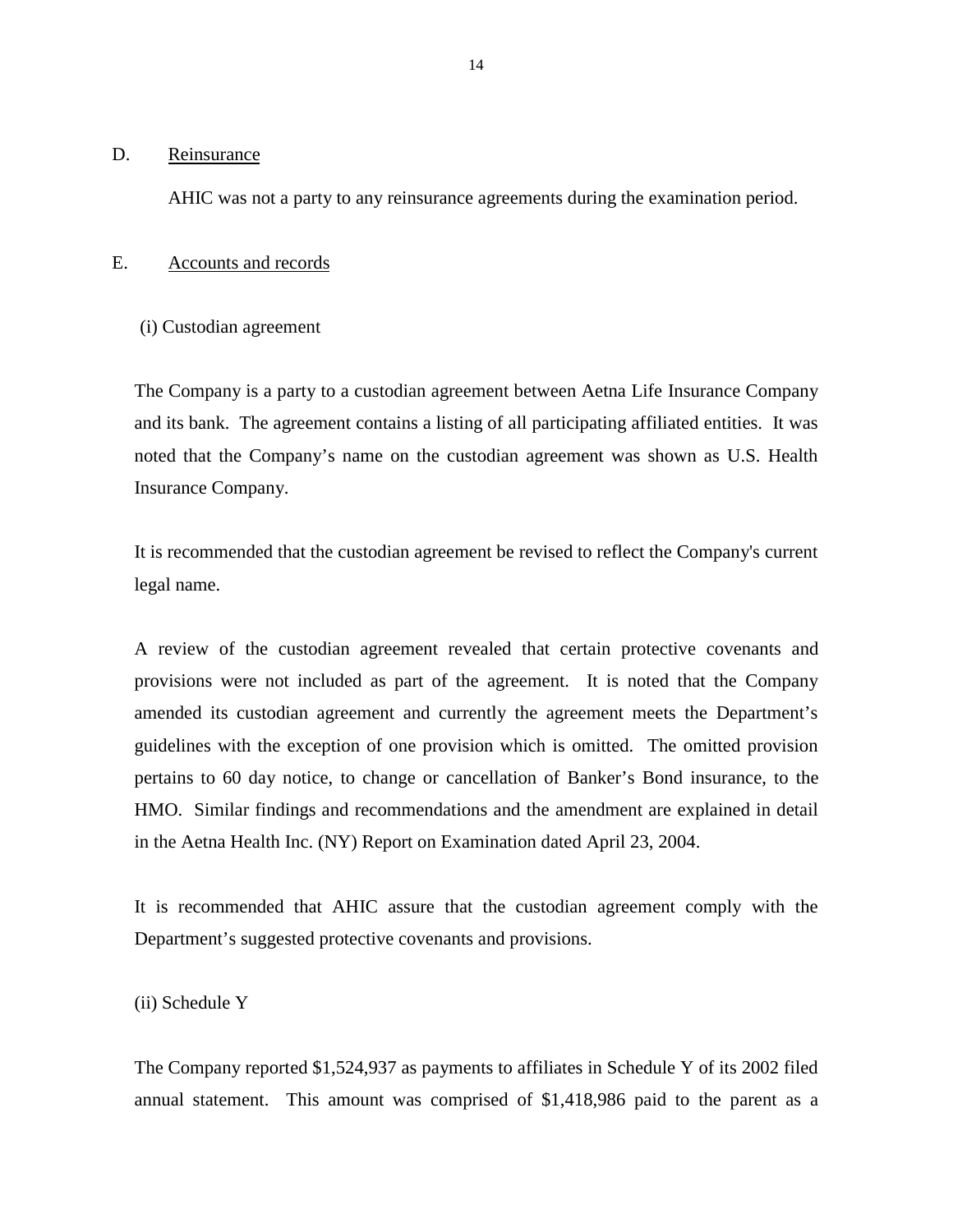management fee, in accordance with its Administrative Services Agreement. The remaining \$105,951 was composed \$105,506 paid to Aetna Inc. and \$445 paid to ALIC which represented AHIC's portion of total corporate tax payments.

 It is noted that the Company did not include \$6,299,649 paid to Aetna Inc. for allocated expenses.

 It is recommended that the Company report all transactions with affiliates in Schedule Y including the allocation of expenses from Aetna Inc.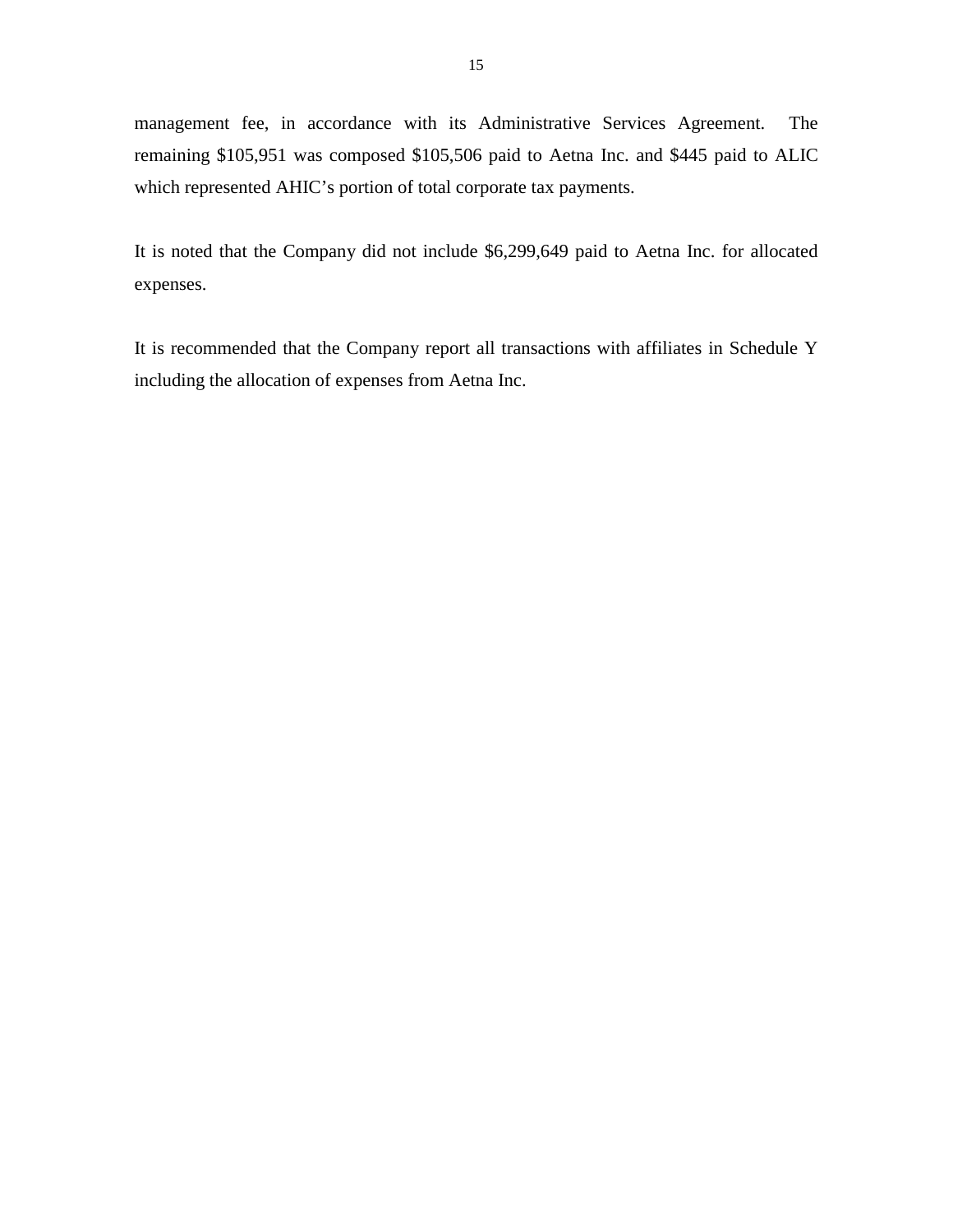# **3. FINANCIAL STATEMENTS**

# A. Balance Sheet

 The following shows the assets, liabilities and reserves and unassigned funds as determined by this examination as of December 31, 2002, and as reported by the Company. This statement is the same as the balance sheet filed by the Plan.

| <b>Net Admitted Assets</b>                         |              |
|----------------------------------------------------|--------------|
| <b>Bonds</b>                                       | \$25,013,276 |
| Cash                                               | 31,447,022   |
| <b>Investment Income Due and Accrued</b>           | 346,079      |
| Federal & Foreign Income tax recoverable           | 1,145,126    |
| <b>Total assets</b>                                | \$57,951,503 |
|                                                    |              |
|                                                    |              |
| <b>Liabilities, capital and surplus</b>            |              |
|                                                    |              |
| Claims unpaid                                      | \$10,958,184 |
| Unpaid claims adjustment expenses                  | 274,668      |
| Aggregate policy reserves                          | 269,211      |
| Aggregate claims reserves                          | 416,795      |
| General expenses due or accrued                    | 739,083      |
| Amount due to parents, subsidiaries and affiliates | 14,474,320   |
| Aggregate write-ins                                | 2,873,652    |
| <b>Total Liabilities</b>                           | 30,005,913   |
|                                                    |              |
| <b>Common Stock</b>                                | 2,000,000    |
| Gross paid in & contributed surplus                | 4,459,702    |
| Unassigned funds (surplus)                         | 21,485,888   |
|                                                    |              |
| Total capital and surplus                          | 27,945,590   |
|                                                    |              |
| Total liabilities, capital and surplus             | \$57,951,503 |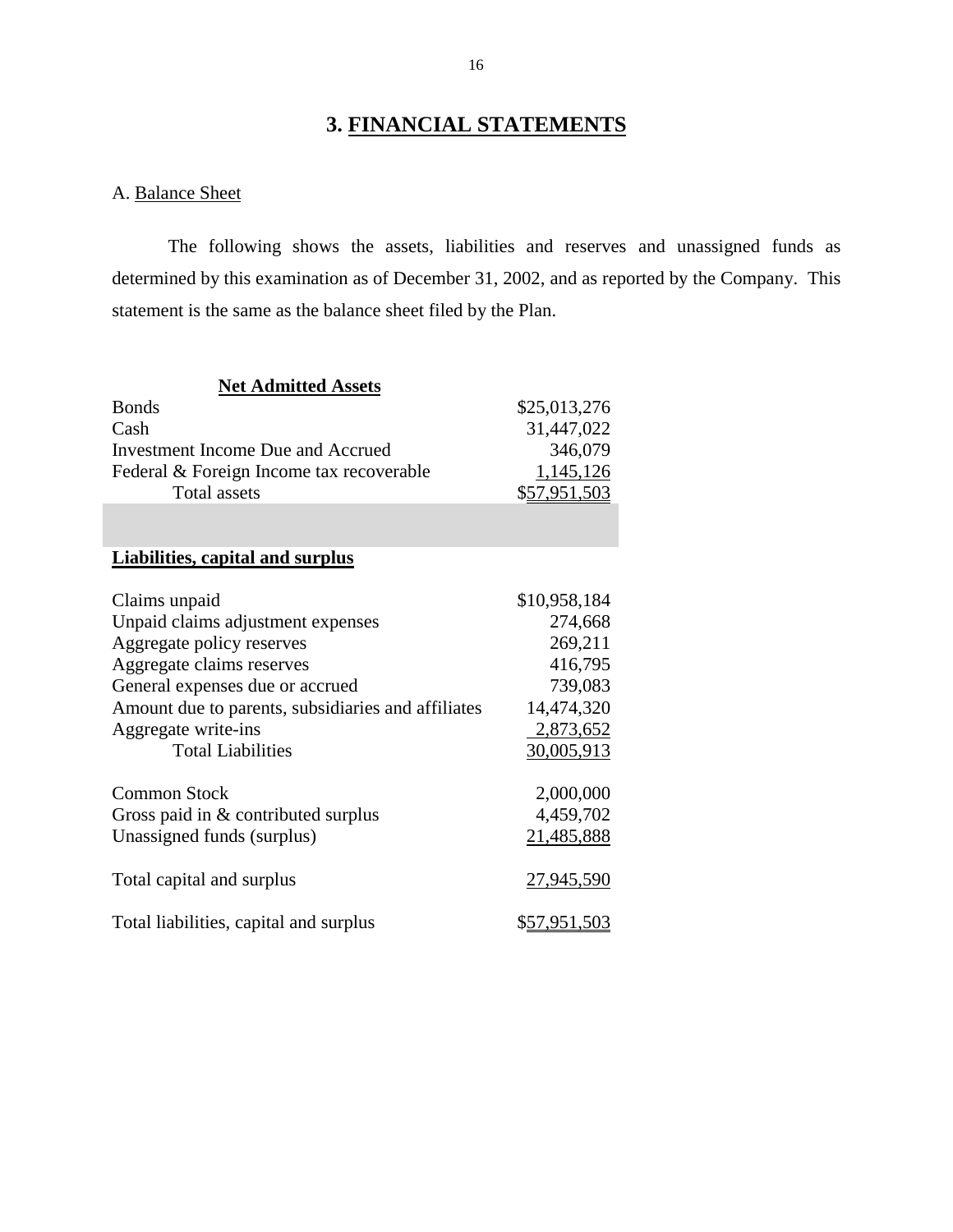# B. Statement of Revenue and Expenses and Capital and surplus

 Capital and surplus decreased by \$14,176,220 during the six-year examination period, January 1, 1997 through December 31, 2002 detailed as follows:

# Statement of Revenue and Expenses

| Premium earned                      |               | \$688,781,512 |
|-------------------------------------|---------------|---------------|
| Deductions:                         |               |               |
| Claims incurred                     | \$282,002,205 |               |
| Claim adjustment expenses           | 22,103,425    |               |
| Administrative expenses             | 50,266,960    |               |
| Soliciting                          | 13,174,903    |               |
| Total underwriting deductions       |               | 367, 547, 493 |
| Net underwriting gain               |               | 321,234,019   |
| Net investment income earned        |               | 41,196,477    |
| Other gain or (loss)                |               | 345,892       |
| Provisions for federal income taxes |               | (127,063,111) |
| Net Income                          |               | \$235,713,277 |
|                                     |               |               |

# Capital and surplus account

| Capital and surplus per report on examination December |               |                |
|--------------------------------------------------------|---------------|----------------|
| 31, 1996                                               |               | \$42,121,810   |
| Net income                                             | \$235,713,277 |                |
| Change in non-admitted assets                          | 66,597        |                |
| Change in valuation reserve                            | (666, 666)    |                |
| Dividends                                              | (250,000,000) |                |
| Net unrealized capital gain and loss                   | 1,253,476     |                |
| Cumulative effect of change in accounting principles   | (316, 393)    |                |
| Change in deferred income tax                          | (226,511)     |                |
| Net change in capital and surplus                      |               | (14, 176, 220) |
|                                                        |               |                |
|                                                        |               |                |

Capital and surplus as of December 31, 2002 \$27,945,590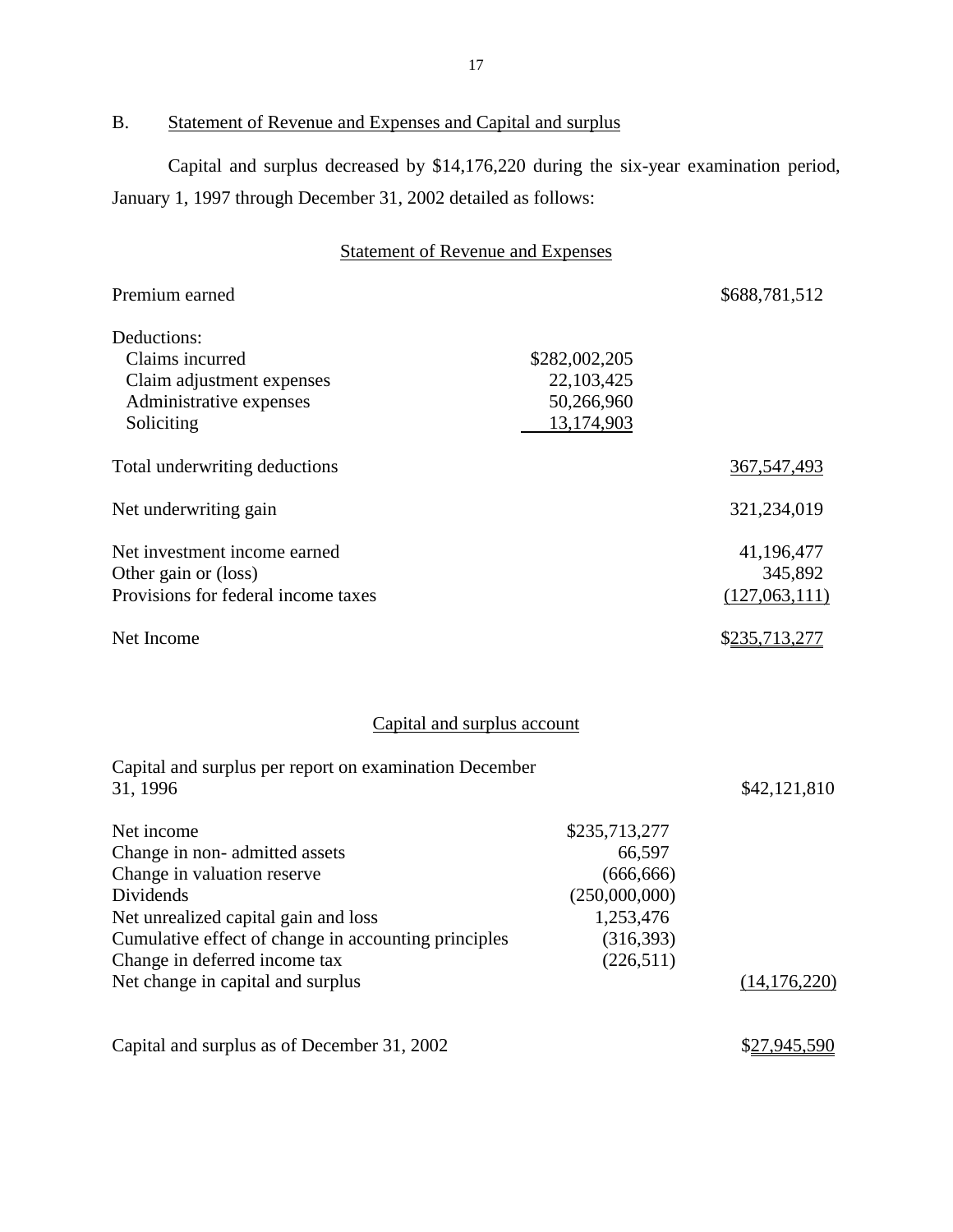## **4. CLAIMS PAYABLE**

The examination liability of \$10,958,184 is same as the amount reported by the Company as of the examination date. The examination analysis was conducted in accordance with generally accepted actuarial principles and practices and was based on statistical information contained in the Company's internal records and its filed annual statement

### **5. COMPLIANCE WITH PRIOR REPORT ON EXAMINATION**

 The prior report on examination, as of December 31, 1996 contained eleven comments and recommendations. The current status of these matters is as follows (page numbers refer to the prior report):

### **ITEM PAGE NO.**

4

### A. Management

 Two directors, Hersch Kozlov, Esq. And Michael Cardillo failed to attend at least one-half of the meetings, which they were eligible to attend. Members of the board have a fiduciary responsibility and must evince an ongoing interest in the affairs of the insurer. It is essential that board members attend meetings consistently and set forth their views on relevant matters so that appropriate decisions may be reached by the board. Individuals who fail to attend at least one-half of the regular meetings do not fulfill such criteria. Board members who are unable or unwilling to attend meetings consistently should resign or be replaced.

 During the six year examination period there were six directors who failed to attend at least 50% of the Board meetings.

- B. Intercompany Agreements
	- 1. Cash Management Agreement
		- a. It is recommended that the Company obtain from the Parent a deposit equal to 1/12 of the gross premium revenue. 13

 The Company is operating under a revised Cash Management Agreement which does not require a deposit from the Parent.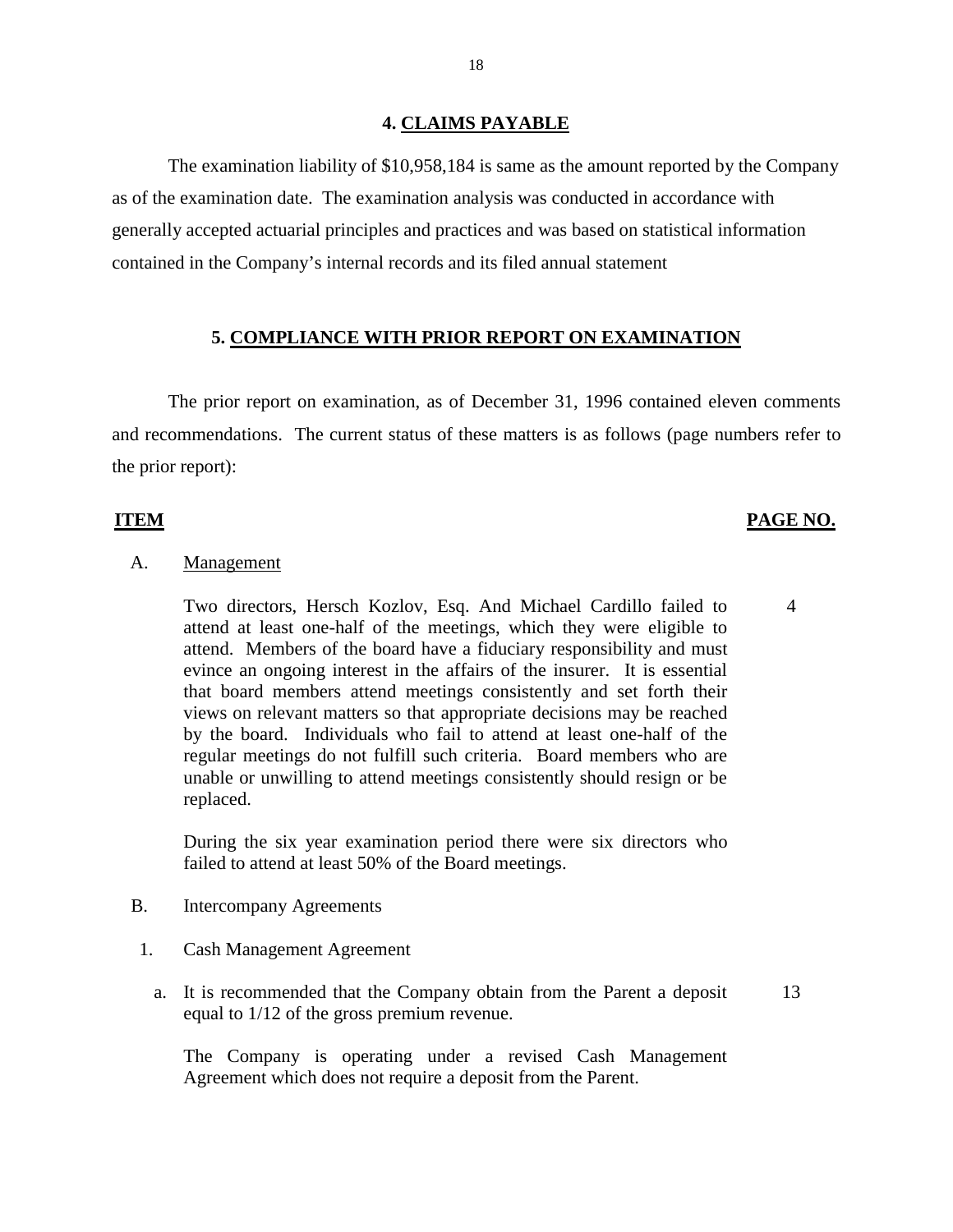**PAGE NO.** 

 b. It is recommended that inter organization balances be settled on a monthly basis no more than 30 days after the end of each month. 13

The Company has complied with this recommendation.

 c. It is recommended that the Company obtain the approval for the cash management agreement. 13

 A revised Cash Management Agreement was approved by this Department on December 4, 2003.

2. Consolidated Federal Income Tax Agreement

**ITEM** 

 It is recommended that the Company prepare a written Consolidated Federal Income Tax agreement, conforming to the provisions of Department Circular Letter No. 33 (1979), and submit it to this Department for approval. 14

The Company complied with this recommendation.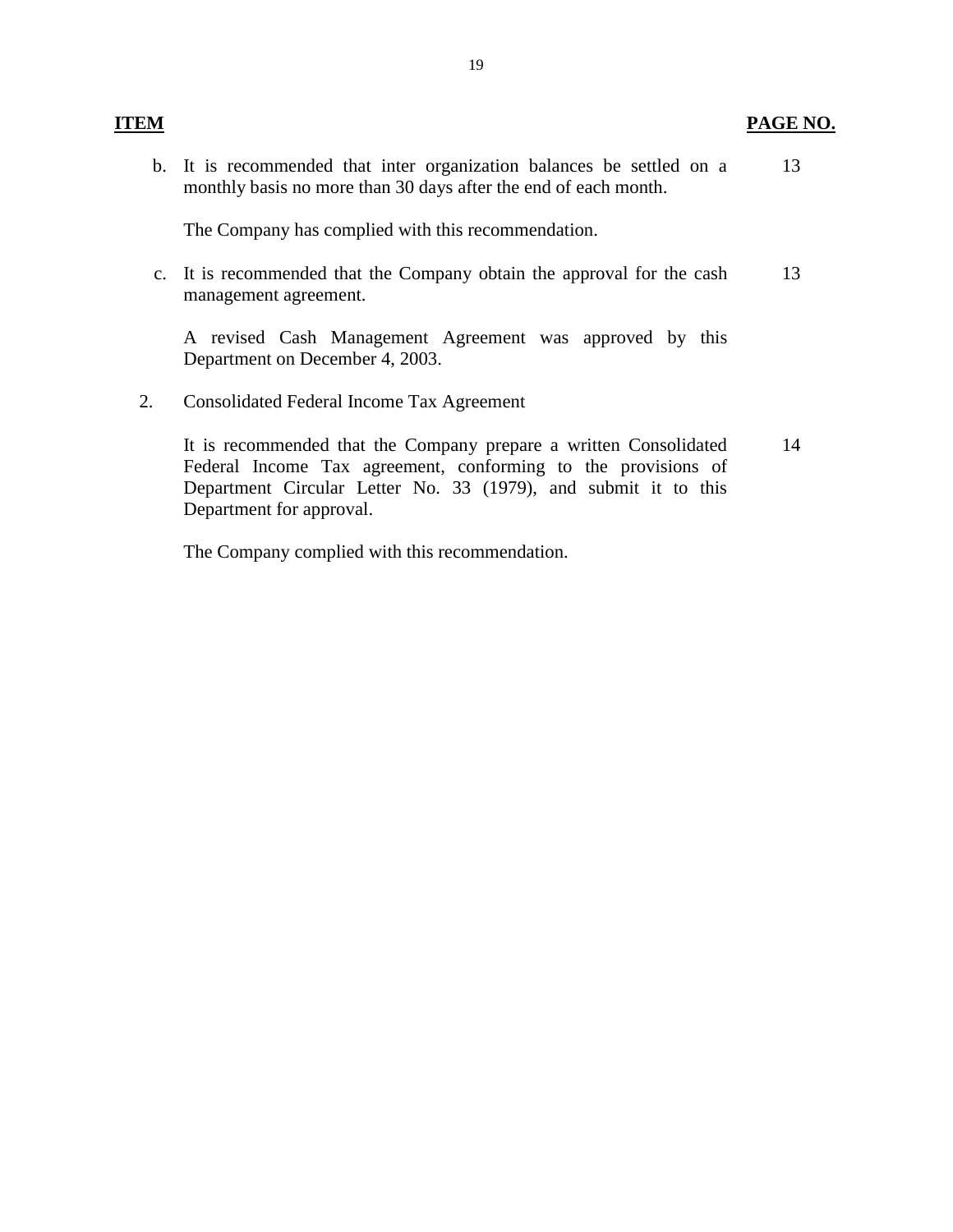### 20

### **6. SUMMARY OF COMMENTS AND RECOMMENDATIONS**

### **ITEM PAGE NO.**

### *MANAGEMENT*

- A It is recommended that the Board hold, at least, the minimum number C It is recommended that the Company adhere to Article III, Section 1 of its by-laws by maintaining, at least, the minimum required number D It is recommended that the Company's board meeting minutes reflect E It is recommended that AHIC reimburse the provider of administrative services in accordance with a filed and approved F It is recommended that the Company obtain approval for its cash G It is recommended that AHIC record billed premiums that have not yet been collected by the HMO on it's behalf as uncollected of meetings required in its by-laws. 4 B It is recommended that those Board members, who do no fulfill their fiduciary responsibility to the Company by attending the majority of board meetings, resign or be replaced by the Company. 6 of Board members. 6 those directors who are not in attendance. 7 *HOLDING COMPANY SYSTEM*  agreement. 10 management agreement prior to implementation. 11 premiums rather than as an intercompany receivable. 11
- H It is recommended that the Company comply with Sections 1505(b) of the New York Insurance Law by clearly identifying cash collected for its account and by maintaining sufficient records to support its premium receivable asset. 12
- I It is recommended that AHIC refrain from changing the provider of cash management services until after formal notification to and approval from the Department. 12
- J It is recommended that AHIC notify the Department in advance of the non-cash dividends transfers. 13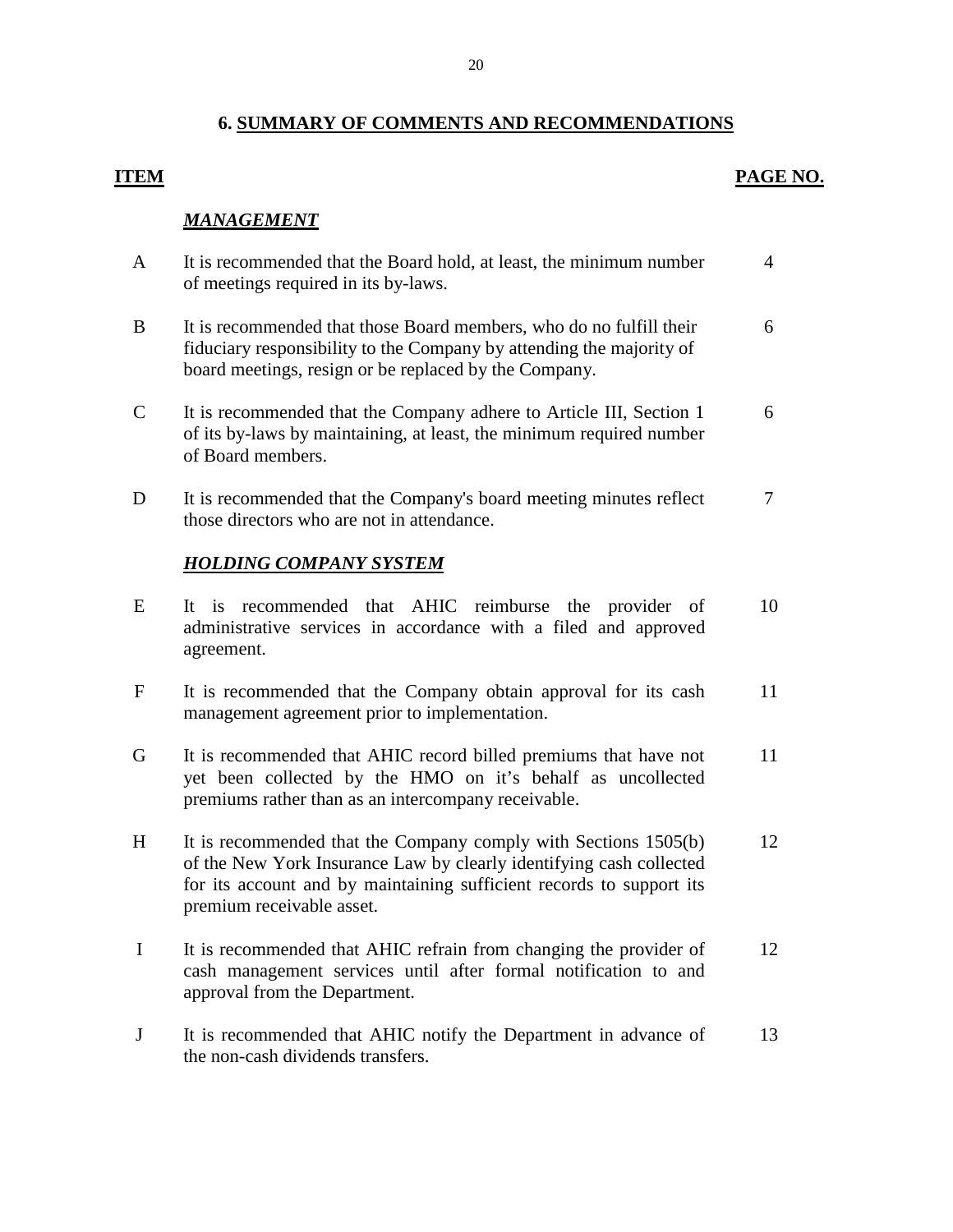## *ACCOUNTS AND RECORDS*

| It is recommended that the custodian agreement be revised to reflect | 14 |
|----------------------------------------------------------------------|----|
| the Company's current legal name.                                    |    |

- L It is recommended that AHIC assure that the custodian agreement comply with the Department's suggested protective covenants and provisions. 14
- M It is recommended that the Company report all transactions with affiliates in the Schedule Y including the allocation of expenses from Aetna Inc. 15